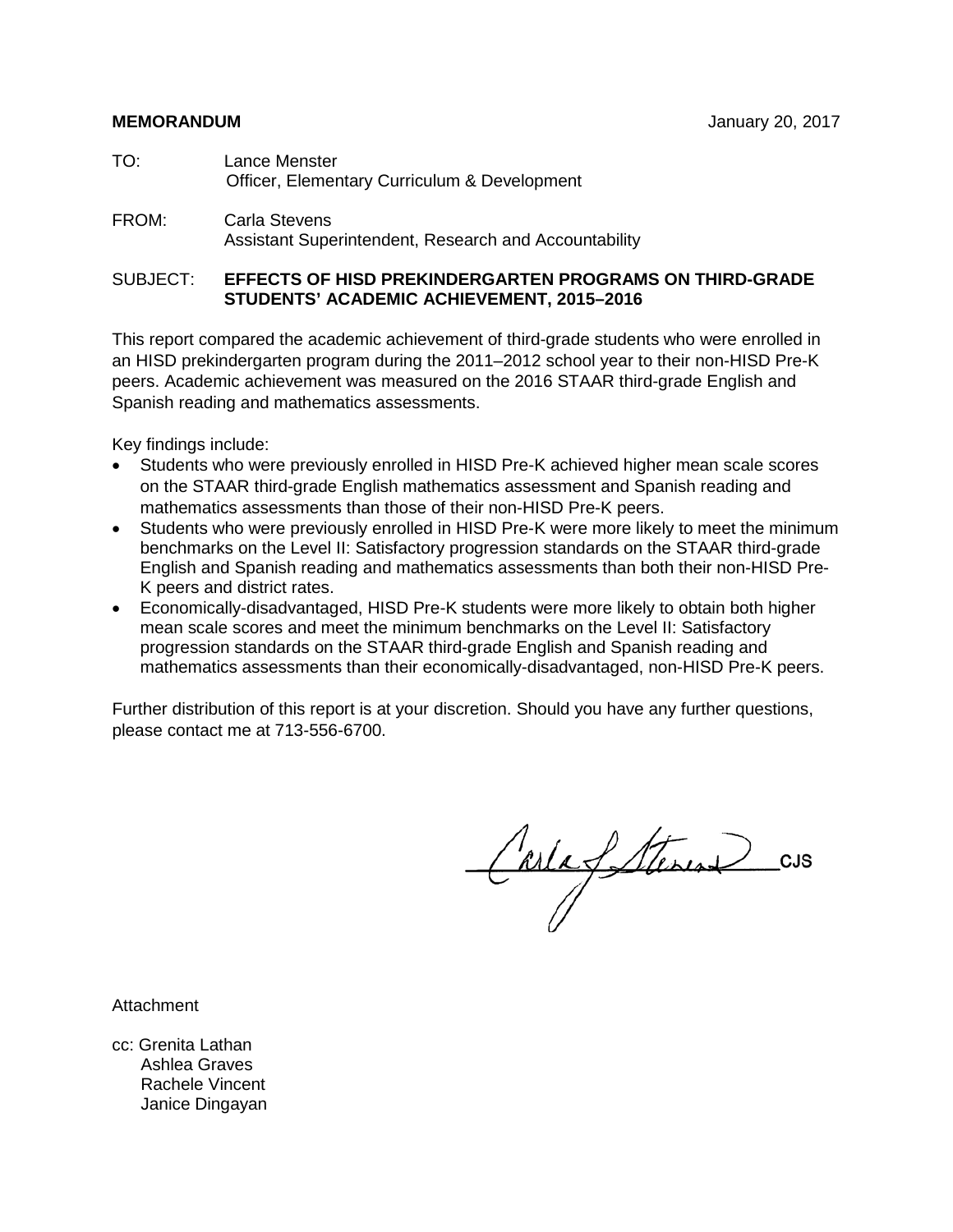

# **E V A L U A T I O N R E P O R T**

**B U R E A U O F P R O G R A M E V A L U A T I O N**

January 2017

### *Effects of HISD prekindergarten programs on third-grade students' academic achievement, 2015–2016*

#### **By Sara Spikes, Ph.D.**

*The Houston Independent School District (HISD) currently offers free, full-day prekindergarten programs to all eligible students within the district's attendance boundaries. This evaluation compares the academic achievement of third-grade students who were previously enrolled in HISD prekindergarten programs during the 2011–2012 school year to their non-HISD Pre-K peers. Findings in this study suggest that a positive relationship may exist between students' enrollment in an HISD Pre-K program and their academic achievement on the 2016 STAAR English and Spanish reading and mathematics assessments. The relationship of HISD Pre-K on students' achievement varied when demographic characteristics were taken into account. Findings also show that economically-disadvantaged students who attended HISD prekindergarten programs experienced higher academic achievement than their economically-disadvantaged peers who did not attend HISD Pre-K.*

#### **Background**

 In compliance with the Texas Education Code § 29.153, the Houston Independent School District (HISD) has provided free prekindergarten classes for eligible Houston area four-year old students since the 1985–1986 school year. Children are enrolled into either one of four HISD prekindergarten program models: (1) an early childhood center (ECC), (2) a school-based program, (3) an HISD and Head Start collaborative program, or (4) a Montessori program. Preschool-age children with disabilities are enrolled according to HISD and prekindergarten eligibility guidelines (see Houston Independent School District [HISD] Prekindergarten Homepage, 2016a). Home language surveys are also administered to either parents or guardians of a child for completion in order to place them in a linguisticallyappropriate HISD prekindergarten classroom (i.e., Transitional Bilingual, English as a Second Language, English, or Dual Language). With the exception of HISD Montessori prekindergarten programs, the district uses *the Frog Street Pre-K (FSPK)* curriculum. Frog Street Pre-K focuses on the physical, social and emotional,

cognitive, and language development of preschool-age children (Schiller, n.d.). The quality of implementation of this curriculum forms the foundation of children's future academic success. Presently, the HISD operates 155 campuses that provide instruction for young children (HISD, 2016a).

#### **Literature Review**

 School readiness refers to children "possessing the skills, knowledge, and attitudes necessary for success in school and later learning in life" (U.S. Department of Heal and Human Services, Administration for Children and Families, Office of Head Start [OHS], 2015). While school readiness is important for all children, it particularly essential for vulnerable and disadvantaged populations including "girls, children with disabilities, ethnic minorities, and those living in rural areas" (United Nations Children's Fund [UNICEF], 2012, p. 9). However, researchers suggest that inequities in children's school readiness and academic success are more prevalent among children of color with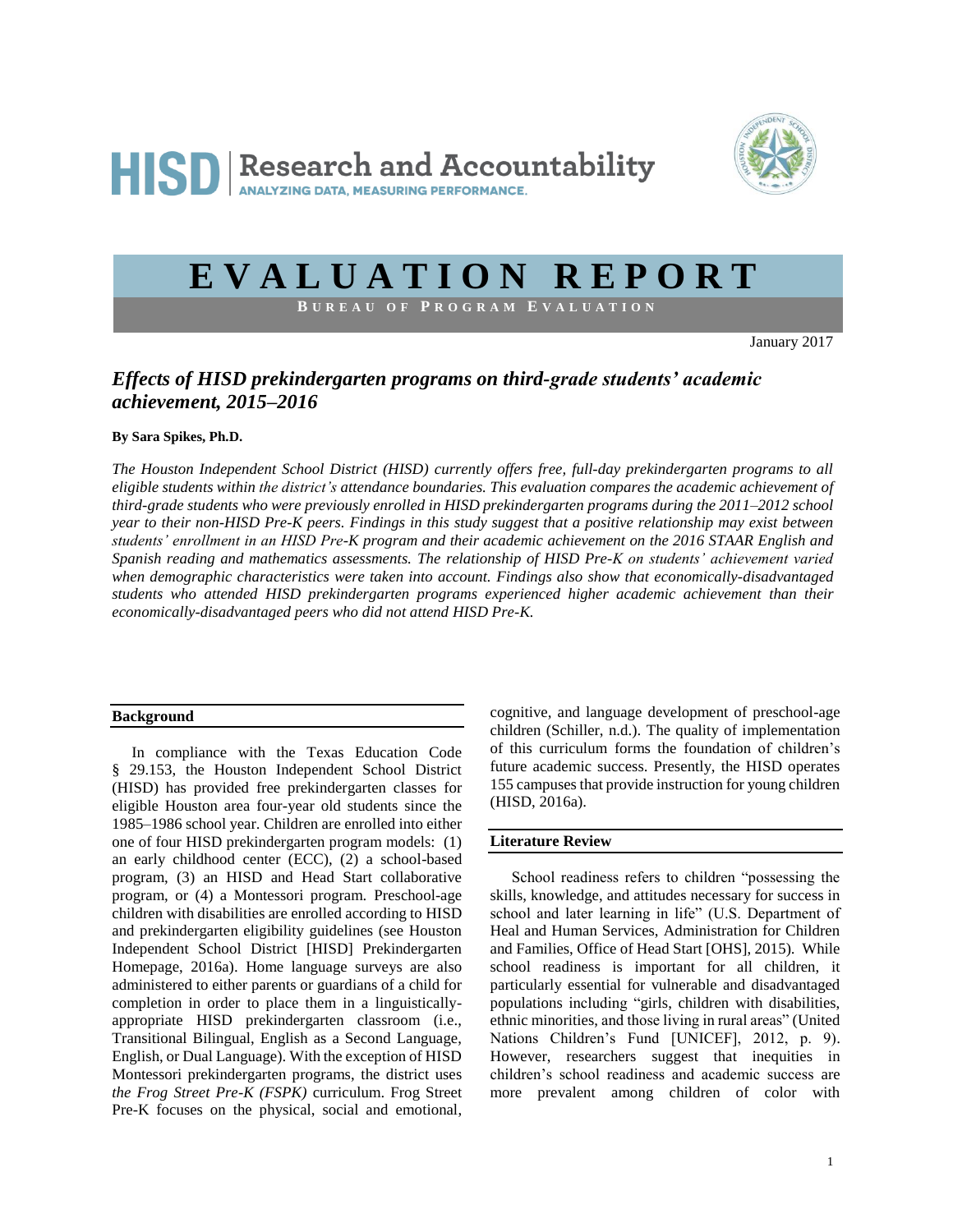disadvantaged backgrounds (National Research Council [NRC], 2009).

 Results included in the *Houston Independent School District State of Texas Assessments of Academic Readiness (STAAR) Performance, Grades 3-8 Spring 2016* report, indicated that the achievement gap typically widened among African American, Hispanic, and White students in reading and mathematics across grade levels (Houston Independent School District [HISD], 2016b, p. 7). These results substantiate previous evidence found by Magnuson and Waldfogel who suggest achievement disparities in mathematics were related to "differences in mathematics learning experiences before school entry, and fewer meaningful pedagogical experiences once children of color entered school" (cited in NRC, 2009, p. 100). Public preschools that serve higher percentages of economically-disadvantaged children tend "to provide fewer learning opportunities and supports for [literacy and] mathematical development than ones serving their more affluent peers" (Clements and Sarama, 2008 as cited in NRC, 2009, p. 98). The negative indicators associated with young children with disadvantaged backgrounds (e.g., at risk, poor access to resources, low income, limited parent education) can adversely alter their cognitive, socio-emotional, and physical developmental trajectories (Evans & Kim, 2013). Without high-quality comprehensive interventions, relationships among these variables may affect children with disadvantaged backgrounds throughout their lifetime, thus perpetuating the impacts of negative indicators across generations

 Early childhood education researchers have found that young children who are at greater risk for school failure are more likely to succeed in school if they attend well-planned, high-quality early childhood programs (National Association of the Education of Young Children & National Association of Early Childhood Specialists in State Departments of Education [NAEYC & NAECS/SDE], 2003; National Research Council [NRC], 2001). High-quality prekindergarten programs enhance children's cognitive development and improve their academic achievement, particularly for students from disadvantaged backgrounds (Brooks-Gunn, 2003; Currie, 2000; Gormley, Gayer, Phillips, & Dawson, 2005; Magnuson, Ruhm, & Waldfogel, 2007; Shager, Schindler, Magnuson, Duncan, Yoshikawa, & Hart, 2013). Review of the literature concurs that the beneficial effects of early childhood interventions are typically much larger for more disadvantaged youth (Currie, 2000; Magnuson et al., 2007).

 Findings from previous research regarding the effectiveness of early childhood programs, however, have varied considerably from negative or no effects, to substantial short- and long-term effects on young children's school readiness and achievement outcomes (Del Grosso, Akers, Esposito, & Paulsell, 2014; Houston

Independent School District [HISD], 2016c; U.S. Advisory Committee on Head Start Research and Evaluation, 2012; Zhai, Brooks-Gunn, & Waldfogel, 2011). Reasons contributing to the divergence in findings regarding early childhood programs' true impact on young children's school readiness include (a) selection bias (U.S. Advisory Committee on Head Start Research and Evaluation, 2012; Gormley et al., 2005); (b) differences in research methodologies and scope (Del Grosso et al., 2014); and (c) variations in reliability and validity of psychometric measures.

#### **Purpose**

 The purpose of this report was to inform HISD and education stakeholders about third-grade students' achievement levels in reading and mathematics after enrollment in an HISD prekindergarten program during the 2011–2012 school year. This report uses a nonexperimental research design to answer the following research questions:

- 1. How well did third-grade students who were previously enrolled in HISD Pre-K perform on the 2016 STAAR reading and mathematics assessments in comparison to their non-HISD Pre-K peers? Were there any differences among economicallydisadvantaged students?
- 2. Were third-grade students who were previously enrolled in HISD Pre-K more likely to meet the Level II: Satisfactory progression standards on the 2016 STAAR reading and mathematics assessments than their non-HISD Pre-K peers? Were there any differences among economically-disadvantaged students?
- 3. What effect did HISD prekindergarten programs have on third-grade students' achievement?

Non-HISD Pre-K students included in this evaluation report may or may not have received an early childhood education or intervention in private (to include home) or another public school setting(s).

#### **Methods**

#### *Data collection*

Data collection for third-grade students who were previously enrolled in an HISD prekindergarten program during the 2011–2012 school year was conducted in two phases. The first phase of data collection consisted of identifying all prekindergarten (coded 'PK') and thirdgrade (coded '03') students who attended HISD during the 2011–2012 and 2015–2016 school years,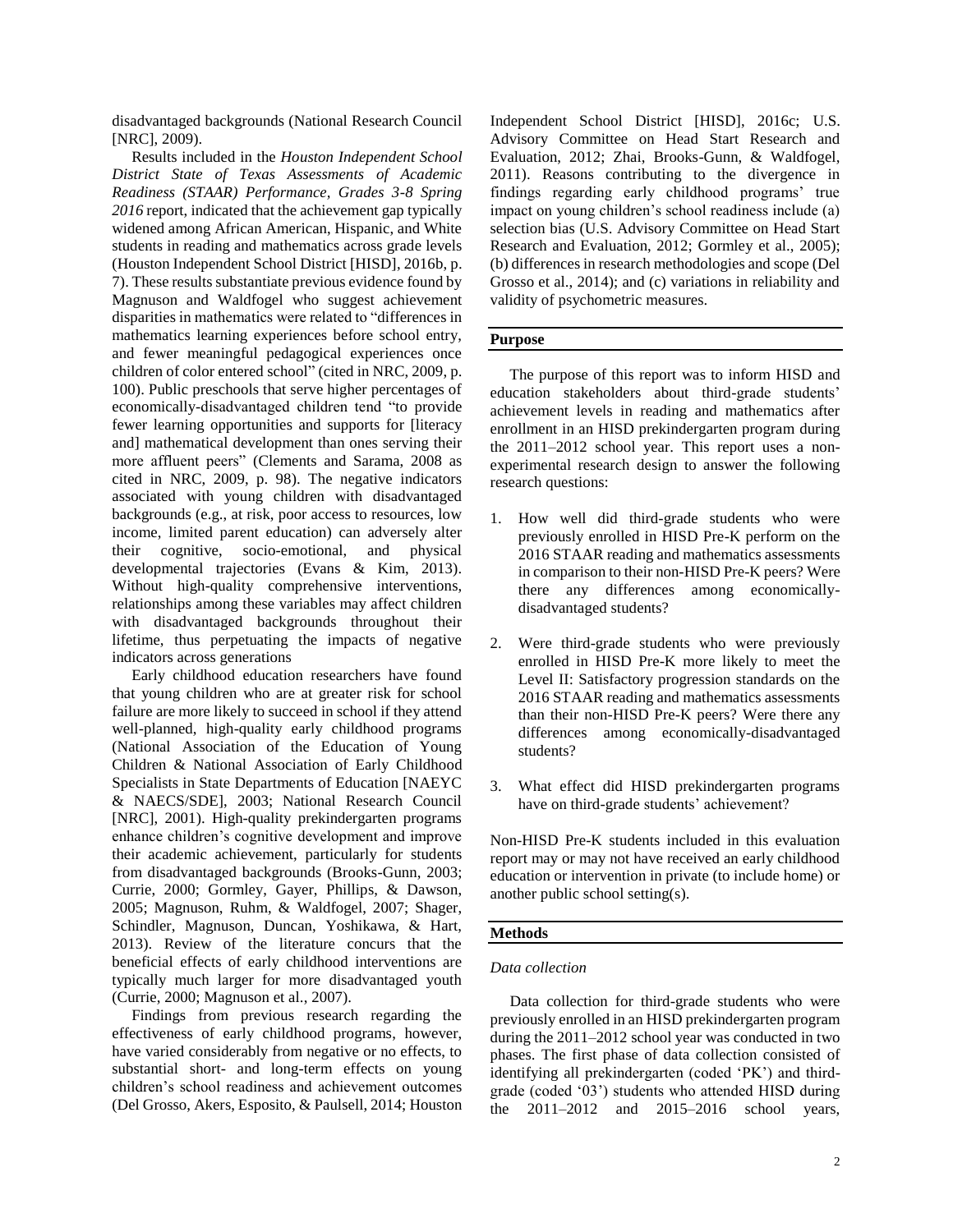respectively. This information was retrieved from the Public Education Information Management System (PEIMS) 2011–2012 and 2015–2016 HISD student databases. With the PEIMS 2015–2016 database serving as the base file, both databases were merged together, resulting in the identification of 18,496 third-grade students. The second phase of data collection involved merging students' PEIMS data to their academic data located in the STAAR 2015–2016 HISD student database, with the latter serving as the new base file. Merging the files resulted in a decrease in the third-grade student count to 18,160.

#### *Measures*

The demographic characteristics of HISD third-grade students used for this report were collected from the PEIMS 2015–2016 HISD student database. Characteristics included gender, race and ethnicity, economically-disadvantaged status, students' eligibility to receive special education services, limited English proficient (LEP) status, and at-risk status. HISD defines at-risk students as individuals who have an increased likelihood of dropping out of school. An additional LEP variable was created to incorporate the home language category (i.e. LEP Spanish, LEP non-Spanish, non-LEP non-Spanish, and non-LEP Spanish; see **Appendix A**).

The academic achievement of HISD third-grade students was measured and collected through the State of Texas Assessments of Academic Readiness assessment system (STAAR). During spring 2016, HISD third-grade students were administered the STAAR reading and mathematics assessments. A Spanish version was also made available for third-grade students, as well as accommodations for students with disabilities (SWD) as determined by the Admission, Review, and Dismissal (ARD) Committees (HISD, 2016b). **Table 1** shows the minimum scale score benchmarks students needed to achieve in order to meet the 2016 Level II: Satisfactory progression standards on the third-grade STAAR reading and mathematics assessments (Texas Education Agency [TEA], 2016a).

| Table 1. Minimum benchmarks for the 2016 Level II: Satisfactory<br>progression standards on the STAAR third-grade reading<br>and mathematics assessments by language version, 2015–<br>2016 |                                                                 |         |  |  |  |  |  |  |
|---------------------------------------------------------------------------------------------------------------------------------------------------------------------------------------------|-----------------------------------------------------------------|---------|--|--|--|--|--|--|
| <b>Subject</b>                                                                                                                                                                              | <b>2016 Level II:</b><br><b>Satisfactory progression scales</b> |         |  |  |  |  |  |  |
|                                                                                                                                                                                             | English                                                         | Spanish |  |  |  |  |  |  |
| Reading                                                                                                                                                                                     | 1345                                                            | S-1318  |  |  |  |  |  |  |
| <b>Mathematics</b>                                                                                                                                                                          | 1360                                                            | 1360    |  |  |  |  |  |  |

Source. TEA at http://tea.texas.gov/student.assessment/staar/convtables/

#### *Statistical analyses*

The International Business Machines Corporation Statistical Package for the Social Sciences (IBM SPSS) 22.0 was used to conduct descriptive statistical analyses of study variables. Summary statistics were computed to determine third graders' academic achievement in reading and mathematics. The information presented in this report was primarily described by mean scale scores. As such, caution should be exercised when interpreting relationships between study variables. In addition to mean scale scores, frequency analyses were also conducted to determine the percent of students who met the 2016 Level II: Satisfactory progression standards on the STAAR reading and mathematics assessments.

Effect sizes were also computed to measure the magnitude of the HISD prekindergarten program on students' academic achievement using Hedges' g. Hedge's g is a standard deviation-based measure used to compute the effect size for groups with different sample sizes. Hedge's g follows similar criteria to Cohen's d for determining the strength of an intervention with an effect size of  $0.2$  = small effect,  $0.5$ = moderate effect, and 0.8=large effect. Results are presented in **Appendix B, Tables 1** to **4**.

#### *Limitations*

 Limitations that emerged during the evaluation process included:

- Comparison groups were not matched by prior academic achievement levels because students within each of these groups were not administered the same assessments in the previous grades. Controlling for academic achievement levels prior to the beginning of third grade would have helped to explain some of the variance in academic outcomes between the groups by the end of the year. To reduce the impact of this limitation, the researcher (a) used descriptive statistics instead of inferential statistics to analyze relationships among variables, and (b) refrained from generalizing results generated in this study beyond the target population.
- Data retrieved from PEIMS represents a 'snapshot' of students who were enrolled by the last Friday in October of each school year in HISD (Texas Education Agency [TEA], 2016). Students present for the 'snapshot' may not have been actively enrolled in an HISD prekindergarten program the entire year. In contrast, students who were not present during the 'snapshot' may have actually enrolled later into a program, but were not identified as having attended HISD prekindergarten in the 2011–2012 school year.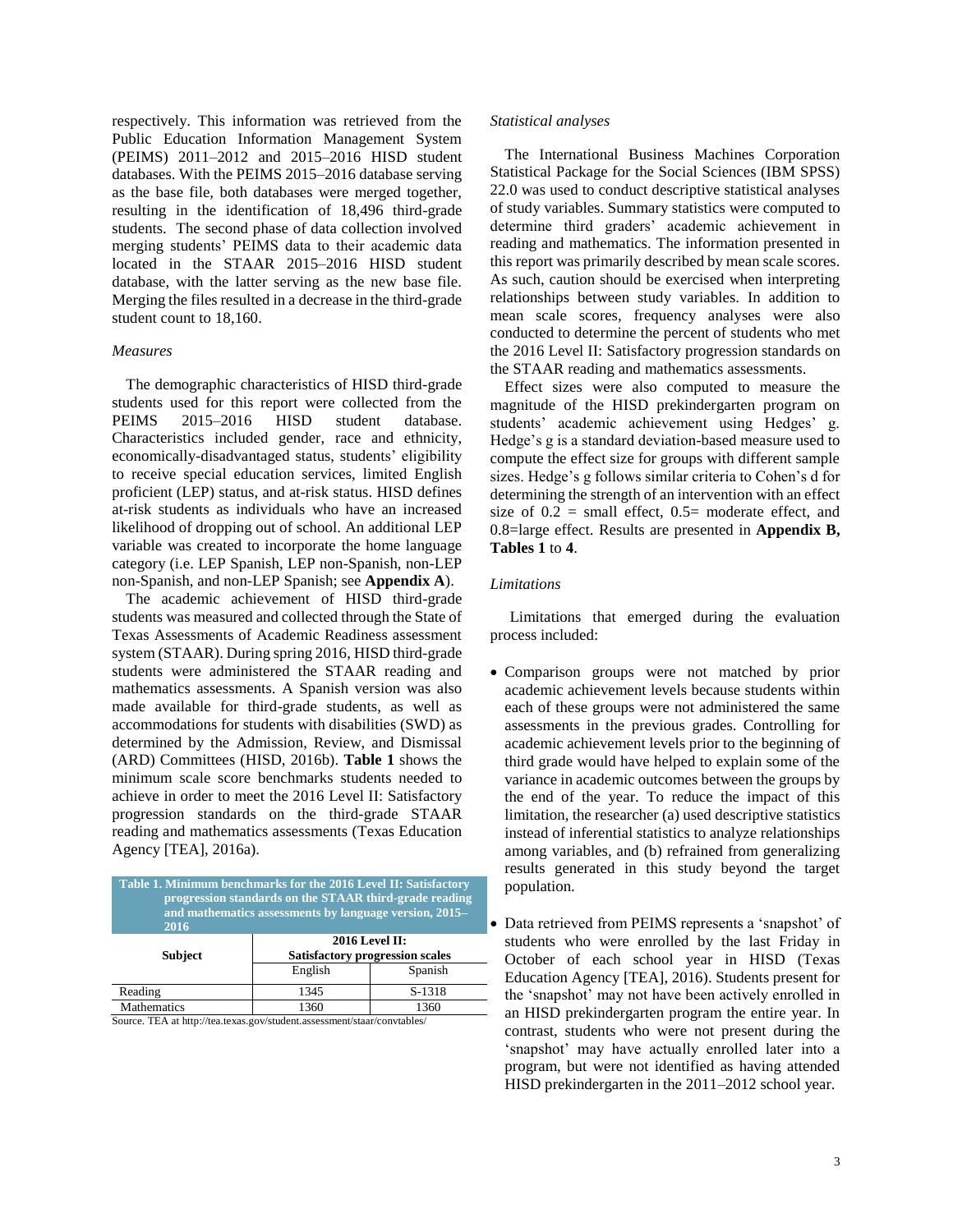- Academic measures retrieved for prekindergarten students eligible for special education services may not truly reflect their 2015–2016 academic outcomes as a number of four year old students who may have also received prekindergarten instruction were coded as 'EE' during the 2011–2012 school year.
- A randomized, experimental research design was not conducted to evaluate the effects of HISD prekindergarten program intervention on students' academic achievement. As such, findings regarding the magnitude of the effect of HISD prekindergarten programs on students' short-term impact may be biased.
- The information in this report was primarily examined in the context of assessment outcomes, demographic characteristics, and prekindergarten program type. Because no components of the prekindergarten programs were included in this report, causal inferences in reference to program attributes and impact were not made.
- Another limitation was caused by STAAR testing incidents facilitated by missteps and mistakes made by the state's new testing vendor, Educational Testing Service (ETS). As described in the *Houston Independent School District State of Texas Assessments of Academic Readiness (STAAR) Performance, Grades 3-8 Spring 2016* report, the errors that were made during administrations of the 2016 STAAR assessments primarily consisted of concerns regarding "data validity and security, online testing incidents, communication, the shipping of testing materials, and other issues" (HISD, 2016b, p. 1).

#### **Results**

*Academic achievement: Mean scale scores*

**Figure 1** to **Figure 4** show comparisons of students' academic achievement on the 2016 STAAR third-grade reading and mathematics assessments. Comparisons of mean scale scores achieved by students on the STAAR assessments were analyzed in the context of prekindergarten program enrollment status and language versions of each subject assessment. Because Spanish reading passages and items were uniquely developed to maintain authenticity of the Spanish assessment, results for students administered the Spanish reading assessment should be interpreted on a vertical scoring system separate from the English reading results (Texas Education Agency [TEA], 2013). District averages obtained from the updated June 2016 reports

disseminated by TEA and ETS also served as a reference point for each respective language version and subject of the assessment administered to HISD students. Mean scale scores for students' achievement were also included in the Appendix B, Tables 1 to 4 so stakeholders could determine the levels of students' achievement with respect to program enrollment status and demographic characteristics.

 Results in Figure 1 show third-grade students who were enrolled in an HISD prekindergarten program  $(M = 1414)$  achieved a mean scale score on the 2016 STAAR English reading assessment that was comparable to that of their non-HISD Pre-K peers  $(M =$ 1413). Both HISD Pre-K and non-HISD Pre-K students obtained mean scale scores that were comparable to the district's average ( $M = 1416$ ) on the English reading assessment. HISD students regardless of prekindergarten program enrollment status obtained mean scale scores that exceeded the minimum benchmark for the 2016 Level II: Satisfactory progression standard on the STAAR third-grade English reading assessment at 1345 (see Table 1).



 Figure 1 also shows third-grade students who were enrolled in an HISD prekindergarten program  $(M = S-1409)$  achieved a mean scale score on the 2016 STAAR Spanish reading assessment that was higher than that of their peers who did not attend HISD Pre-K  $(M = S-1384)$ . HISD Pre-K students obtained a mean scale score that was higher than the district's average  $(M = S-1399)$  on the Spanish reading assessment, in contrast to their non-HISD Pre-K peers who obtained a lower mean scale score. HISD students regardless of prekindergarten program enrollment status obtained mean scale scores that exceeded the minimum bench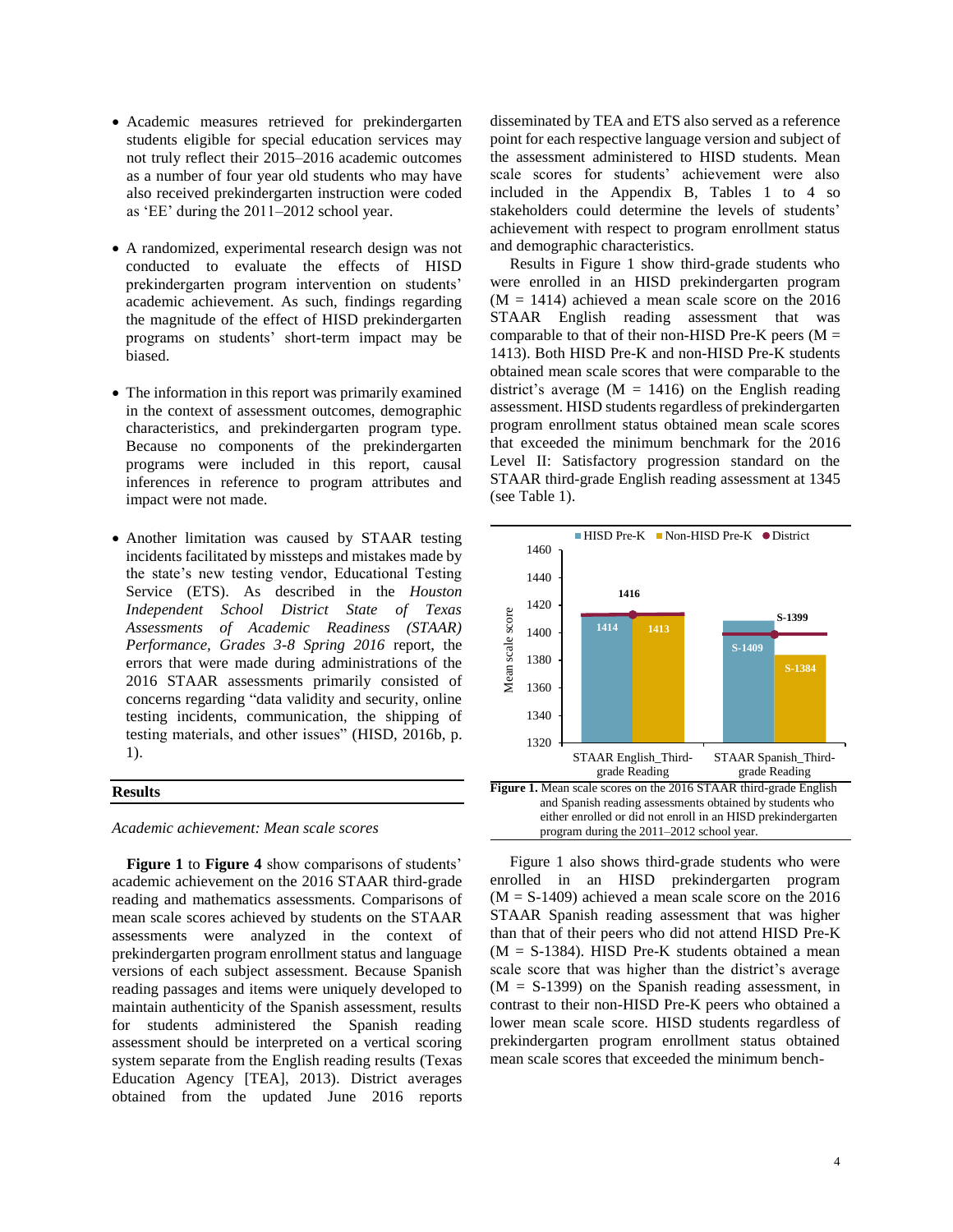mark for the 2016 Level II: Satisfactory progression standard on the STAAR third-grade Spanish reading assessment at S-1318 (see Table 1).

 Results in **Figure 2** show economicallydisadvantaged, third-grade students who were enrolled in HISD Pre-K ( $M = 1403$ ) achieved a mean scale score on the 2016 STAAR English reading assessment that was higher than that of their economicallydisadvantaged peers who did not attend an HISD prekindergarten program during the 2011–2012 school year ( $M = 1365$ ). Economically-disadvantaged students who were previously enrolled in an HISD prekindergarten program obtained a mean scale score that was also higher than the district's average  $(M =$ 1386) on the STAAR English reading assessment, in contrast to their non-HISD Pre-K peers who obtained a lower mean scale score. Economically-disadvantaged students regardless of prekindergarten program enrollment status obtained mean scale scores that exceeded the minimum benchmark for the 2016 Level II: Satisfactory progression standard on the STAAR thirdgrade English reading assessment at 1345 (see Table 1).



 and Spanish reading assessments obtained by economically disadvantaged students who either enrolled or did not enroll in an HISD prekindergarten program during the 2011–2012 school year.

 Figure 2 also shows economically-disadvantaged, third-grade students who were enrolled in an HISD prekindergarten program (M = S-1408) achieved a mean scale score on the 2016 STAAR Spanish reading assessment that was higher than that of their economically-disadvantaged peers who did not attend an HISD prekindergarten program during the 2011–2012 school year ( $M = S-1382$ ). Economically-disadvantaged students who were previously enrolled in HISD Pre-K obtained a mean scale score that was higher than the district's average ( $M = S-1397$ ) on the Spanish reading assessment, in contrast to their non-HISD Pre-K peers who obtained a lower mean scale score. HISD economically-disadvantaged students regardless of prekindergarten program enrollment status obtained mean scale scores that exceeded the minimum benchmark for the 2016 Level II: Satisfactory progression standard on the STAAR third-grade Spanish reading assessments at S-1318 (see Table 1).



| <b>Figure 3.</b> Mean scale scores on the 2016 STAAR third-grade English |  |
|--------------------------------------------------------------------------|--|
| and Spanish mathematics assessments obtained by students                 |  |
| who either enrolled or did not enroll in an HISD                         |  |
| prekindergarten program during the 2011–2012 school year.                |  |
|                                                                          |  |

Results in **Figure 3** show third-grade students who were enrolled in an HISD prekindergarten program  $(M = 1451)$  achieved a mean scale score on the 2016 STAAR English mathematics assessment that was higher than that of their peers who did not attend an HISD prekindergarten program during the 2011–2012 school year ( $M = 1441$ ). HISD Pre-K students obtained a mean scale score that was also higher than the district's average  $(M = 1448)$  on the English mathematics assessment, in contrast to their non-HISD Pre-K peers who obtained a lower mean scale score. HISD students regardless of prekindergarten program enrollment status obtained mean scale scores that exceeded the minimum benchmark for the 2016 Level II: Satisfactory progression standard on the STAAR third-grade English mathematics assessment at 1360 (see Table 1).

 Figure 3 also shows third-grade students who were enrolled in an HISD prekindergarten program  $(M = 1445)$  achieved a mean scale score on the 2016 STAAR Spanish mathematics assessment that was higher than that of their non-HISD Pre-K peers  $(M =$ 1407). Students who previously enrolled in an HISD prekindergarten program obtained a mean scale score that was higher than the district's average  $(M = 1430)$  on the Spanish mathematics assessment, in contrast to their non-HISD Pre-K peers who obtained a lower mean scale score. HISD students regardless of prekindergarten program enrollment status obtained mean scale scores that exceed the minimum benchmark for the 2016 Level II: Satisfactory progression standard on the STAAR Spanish third-grade mathematics assessments also at 1360 (see Table 1).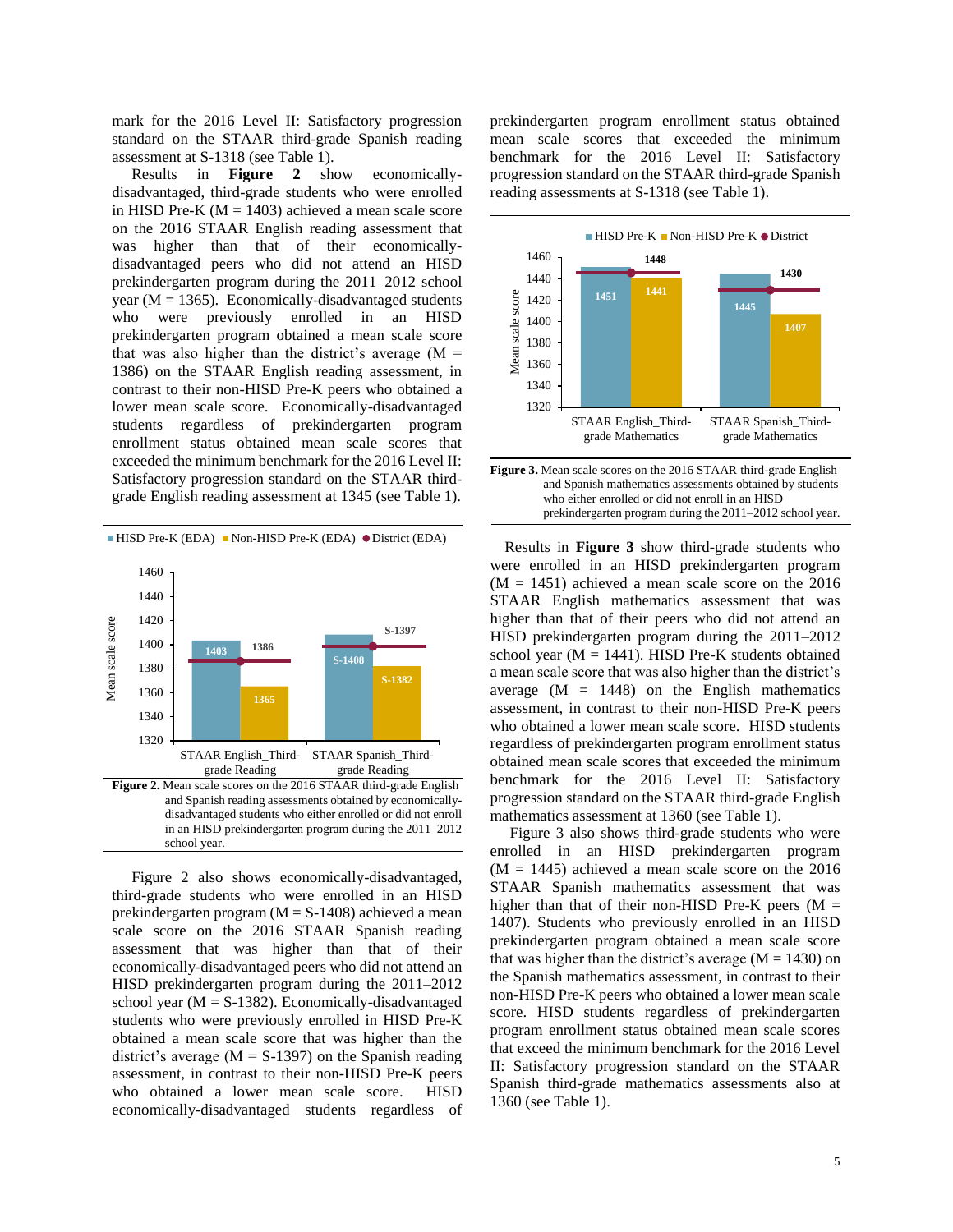

 Results in Figure 4 show third-grade, economicallydisadvantaged students who were enrolled in an HISD prekindergarten program ( $M = 1442$ ) achieved a mean scale score on the 2016 STAAR English mathematics assessment that was higher than that of their economically-disadvantaged peers who did not attend an HISD prekindergarten program during the 2011–2012 school year ( $M = 1396$ ). Students who were previously enrolled in an HISD prekindergarten program obtained a mean scale score that was higher than the district's average  $(M = 1421)$  on the English mathematics assessment, in contrast to their non-HISD peers who obtained a lower mean scale score. Economicallydisadvantaged students regardless of prekindergarten program enrollment status obtained mean scale scores that exceeded the minimum benchmark for the 2016 Level II: Satisfactory progression standard on the STAAR English third-grade mathematics assessments (see Table 1).

 Figure 4 also shows third-grade, economicallydisadvantaged students who were enrolled in an HISD prekindergarten program ( $M = 1444$ ) achieved a mean scale score on the 2016 STAAR Spanish mathematics assessment that was higher than that of their economically-disadvantaged peers who did not attend an HISD prekindergarten program during the 2011–2012 school year  $(M = 1410)$ . Students who previously enrolled in an HISD prekindergarten program obtained a mean scale score that was higher than the district's average  $(M = 1429)$  on the Spanish mathematics assessment, in contrast to their non-HISD Pre-K peers who obtained a lower mean scale score. HISD economically-disadvantaged students regardless of prekindergarten program enrollment status obtained mean scale scores that exceeded the minimum benchmark for the 2016 Level II: Satisfactory progression standard on the STAAR Spanish third-grade mathematics assessments (see Table 1).

#### **Effects of HISD prekindergarten programs on students' academic achievement based on student demographic characteristics**

The overall effects of HISD prekindergarten program enrollment status on students' academic achievement on the STAAR third-grade English and Spanish reading and mathematics assessments are shown in **Table 2**. Small positive effects are noted for students who were administered the Spanish mathematics assessments (0.28). The positive effects of HISD Pre-K students' academic achievement broadened when economicallydisadvantaged status was taken into account to also include students who were administered the English reading and mathematics assessments (0.28 and 0.32, respectively), as shown in **Table 3**.

| Table 2. The effect of HISD prekindergarten programs on students' achievement on the<br>STAAR third-grade reading and mathematics assessments, 2015–2016 |                   |                               |       |        |                       |       |                       |                       |  |  |
|----------------------------------------------------------------------------------------------------------------------------------------------------------|-------------------|-------------------------------|-------|--------|-----------------------|-------|-----------------------|-----------------------|--|--|
| <b>Assessment</b>                                                                                                                                        | <b>HISD Pre-K</b> |                               |       |        | <b>Non-HISD Pre-K</b> |       |                       |                       |  |  |
| type                                                                                                                                                     | Mean              | SD.                           | n     | Mean   | <b>SD</b>             | n     | Mean<br>difference    | <b>Effect</b><br>size |  |  |
| English<br>reading                                                                                                                                       | 1413.8            | 141.8                         | 6,125 | 1412.6 | 164.9                 | 7.290 | 1.3                   | 0.01                  |  |  |
| Spanish<br>reading                                                                                                                                       | 1408.8            | 163.7                         | 2.671 | 1384.1 | 168.1                 | 1.829 | 24.7                  | 0.15                  |  |  |
| English<br>mathematics                                                                                                                                   | 1450.9            | 150.1                         | 6.209 | 1440.8 | 170.4                 | 7,176 | 10.1                  | 0.06                  |  |  |
| Spanish<br>mathematics<br><b>Article 1989</b> , 1989, 1989                                                                                               | 1444.6<br>$\sim$  | 128.6<br>$\sim$ $\sim$ $\sim$ | 2.521 | 1407.2 | 136.4                 | 1.715 | 37.4<br>$\sim$ $\sim$ | 0.28                  |  |  |

Note. Hedge's g: small effect =  $2.0$ , moderate effect =  $0.5$ , and large effect =  $0.8$ .

| Table 3. The effect of HISD prekindergarten programs on economically-disadvantaged<br>students' achievement on the STAAR third-grade reading and mathematics<br>assessments, 2015-2016 |        |                   |             |        |                       |       |                    |                       |  |  |
|----------------------------------------------------------------------------------------------------------------------------------------------------------------------------------------|--------|-------------------|-------------|--------|-----------------------|-------|--------------------|-----------------------|--|--|
| <b>Assessment</b>                                                                                                                                                                      |        | <b>HISD Pre-K</b> |             |        | <b>Non-HISD Pre-K</b> |       |                    |                       |  |  |
| type                                                                                                                                                                                   | Mean   | SD.               | $\mathbf n$ | Mean   | <b>SD</b>             | n     | Mean<br>difference | <b>Effect</b><br>size |  |  |
| English<br>reading                                                                                                                                                                     | 1403.4 | 136.9             | 5.188       | 1365.4 | 137.5                 | 4.315 | 38.0               | 0.28                  |  |  |
| Spanish<br>reading                                                                                                                                                                     | 1408.3 | 163.4             | 2.523       | 1382.1 | 164.6                 | 1.487 | 26.2               | 0.16                  |  |  |
| English<br>mathematics                                                                                                                                                                 | 1442.5 | 145.8             | 5.273       | 1395.8 | 146.7                 | 4.272 | 46.7               | 0.32                  |  |  |
| Spanish<br>mathematics                                                                                                                                                                 | 1443.8 | 128.1             | 2.377       | 1410.0 | 130.8                 | 1.387 | 42.8               | 0.26                  |  |  |

Note. Hedge's g: small effect =  $2.0$ , moderate effect =  $0.5$ , and large effect =  $0.8$ .

 Regarding the effects of HISD Pre-K in the context of other students' demographic characteristics, Appendix B-Tables 1 to 4 show the effects of HISD Pre-K ranged from moderate positive effects (e.g., at-risk students on the STAAR English mathematics, 0.52; see **Appendix B, Table 3**) to moderate negative effects (e.g., Non-LEP Spanish students on the STAAR Spanish reading, -0.72; see **Appendix B, Table 2**). However, caution should be exercised regarding the interpretation of HISD prekindergarten programs' effect on students' academic achievement for subpopulations with small sizes (ex.,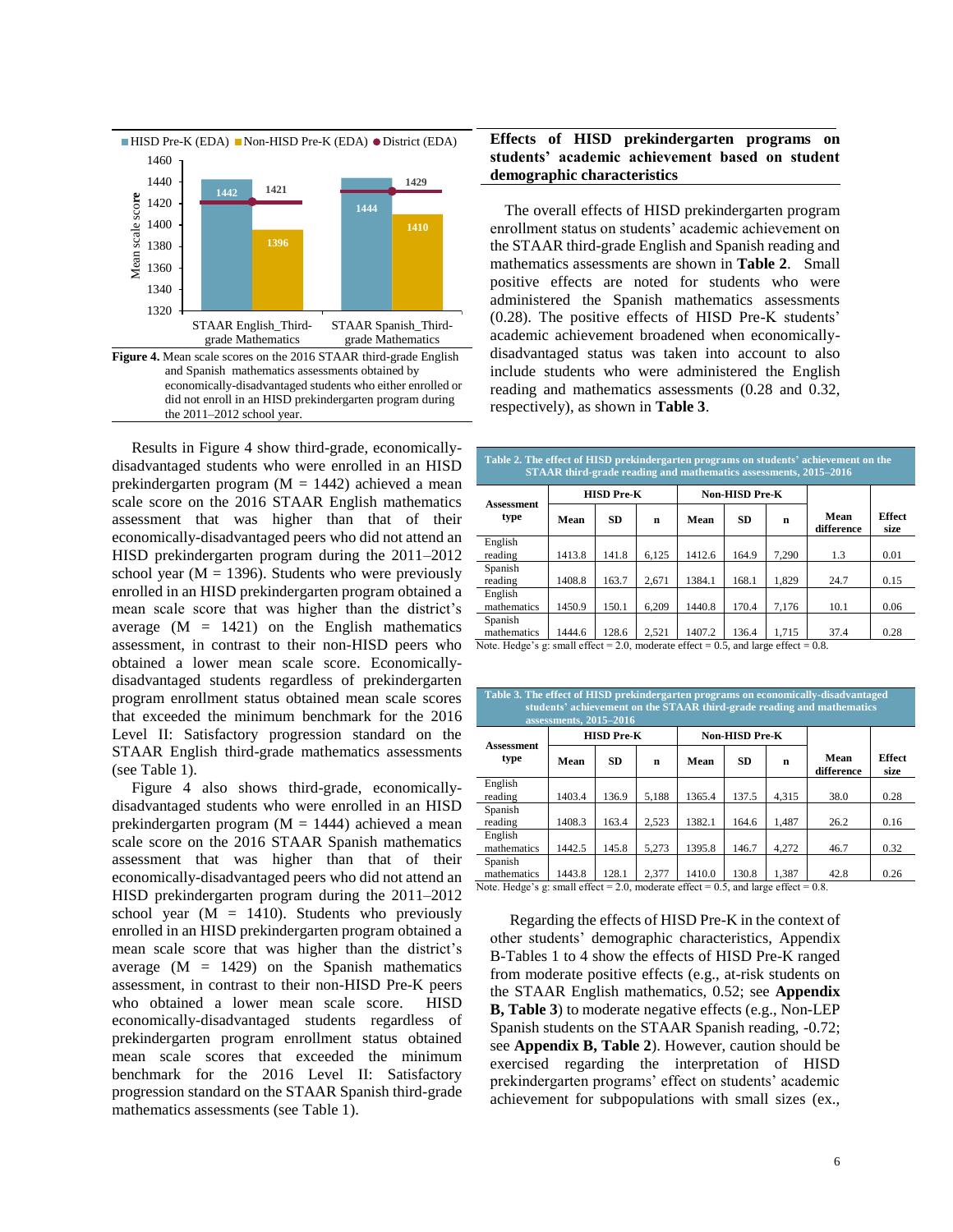Black and Non-LEP Spanish students who were administered the Spanish reading assessment; see Appendix B, Table 2).

#### **Percent of students who met the 2016 STAAR Level II: Satisfactory progression standards on the STAAR English and Spanish reading and mathematics assessments**

**Figure 5** to **Figure 8** show comparisons among the percent of students who met the 2016 Level II: Satisfactory progression standards on the third-grade reading and mathematics assessments for the English and Spanish language versions of the STAAR. Passing rates were measured in percentages. To serve as reference points for program type comparisons, district percentages are presented for each respective language version and subject of the assessment administered to HISD students (see **Appendix C, Tables 1** to **4**).

Results shown in Figure 5 show that third-grade students who were enrolled in an HISD prekindergarten program met the 2016 Level II: Satisfactory progression standards on both the STAAR English and Spanish reading assessments at higher rates (68% and 70%, respectively) than their peers who did not attend HISD Pre-K during the 2011–2012 school year (64% and 62%, respectively). HISD Pre-K students were also more likely to meet standards when compared to district rates on the English and Spanish reading assessment (66% and 67%, respectively), in contrast to their non-HISD Pre-K peers.

 **Figure 6** shows that economically-disadvantaged students who attended HISD Pre-K were also more likely to have met the 2016 Level II: Satisfactory progression standards on both the STAAR English and Spanish reading assessments at higher rates than economicallydisadvantaged, non-HISD Pre-K peers and economically-disadvantaged students across the district.





 Results shown in **Figure 7** show that third-grade students who were enrolled in an HISD prekindergarten program met the 2016 Level II: Satisfactory progression standards on both the STAAR English and Spanish mathematics assessments at higher rates (72% and 75%, respectively) than their peers who did not attend HISD Pre-K during the 2011–2012 school year (66% and 62%, respectively). HISD Pre-K students were also more likely to meet standard when compared to district rates on the English and Spanish reading assessment (69% and 70%, respectively), in contrast to their non-HISD peers.



 Satisfactory progression standards on the STAAR third grade English and Spanish mathematics assessments during the 2011–2012 school year.

 **Figure 8** (page 8) shows that economicallydisadvantaged students who attended HISD Pre-K were also more likely to have met the 2016 Level II: Satisfactory progression standards on the STAAR English and Spanish mathematics assessments at higher rates than their economically-disadvantaged, non-HISD Pre-K peers and economically-disadvantaged students across the district.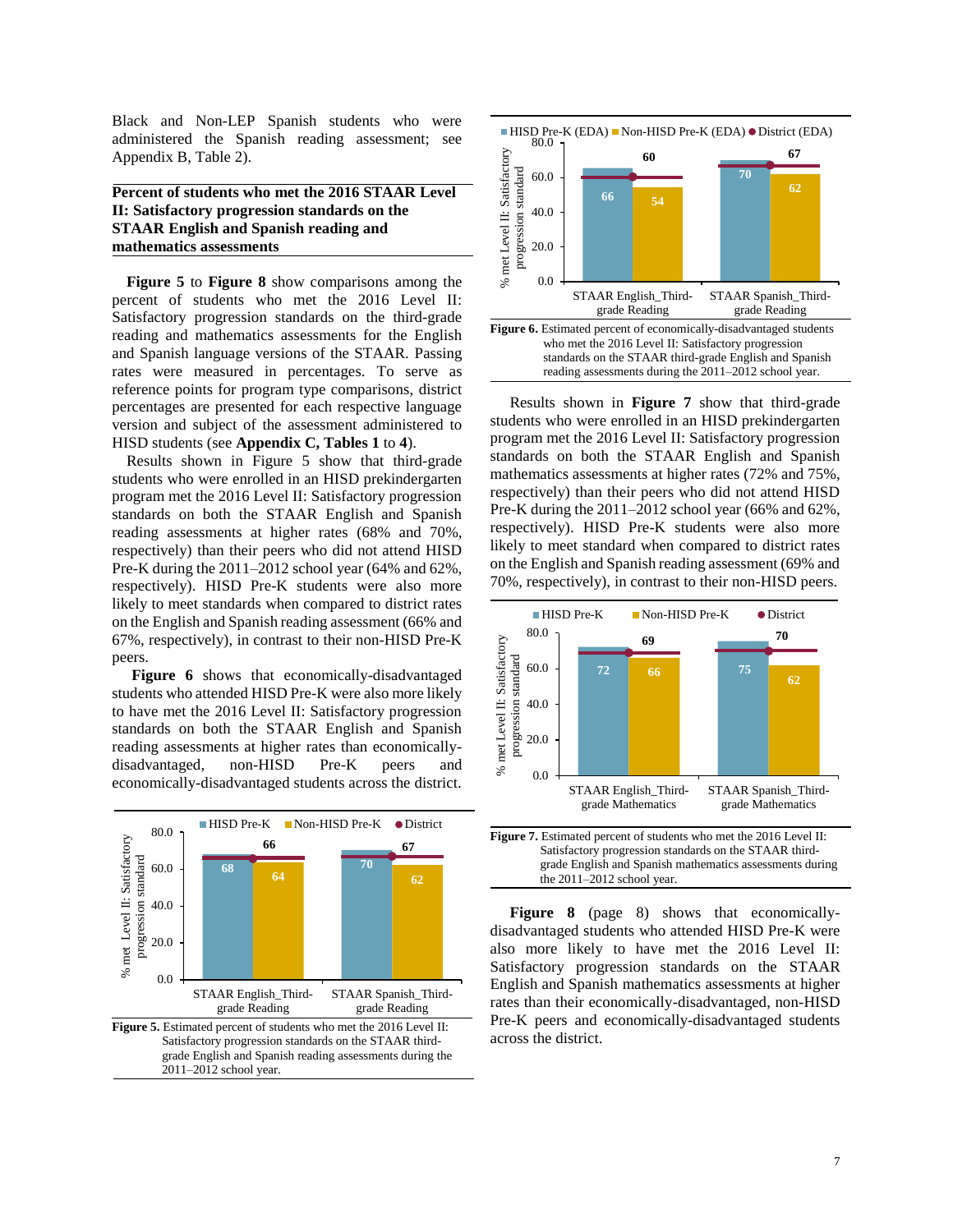

#### **Discussion**

 An effective system of early childhood education [supports the] reciprocal relationship among curriculum, child assessment, and program evaluation" (NAEYC & NAECS/SDE, 2003, p. 1). The prekindergarten program is a complex subsystem of early childhood education that is situated within the walls of an elementary school, charged with making and implementing decisions to promote the equitable development, learning, and school readiness of all children. Each child-whatever her or his abilities and differences- should be respected and taken into careful consideration in order for her or him to be included in prekindergarten to the fullest extent with the highest expectations (NAEYC & NAECS/SDE, 2003). For this report, descriptive statistical analyses and effect size computations were used to examine relationships among students' academic achievement and prekindergarten program enrollment status.

 Findings from this study revealed that students who were enrolled in an HISD prekindergarten program were usually identified as economically disadvantaged, LEP, and/or at risk for dropping out of school. These findings were substantiated by prior evidence presented in the *District and School Profiles 2014–2015* report that indicated the majority of students enrolled in the district qualified for free or reduced lunch (71.6 %) and were at risk (71.6%; Houston Independent School District Department of Research and Accountability [HISD/RA], p. 17, 2015). Overrepresentation of these demographic subpopulations was expected as these students are targeted to receive a free prekindergarten education in HISD.

 With the exception of the STAAR English reading assessment, third-grade students who were previously enrolled in an HISD prekindergarten program achieved higher mean scale scores on the STAAR third-grade English mathematics and Spanish reading and mathematics assessments than those of their non-HISD Pre-K peers. Additionally, while the majority of both HISD Pre-K and non-HISD Pre-K third-grade students were observed to have met the minimum Level II: Satisfactory progression standard on each assessment administered, HISD Pre-K students met standards at higher passing rates than both their non-HISD peers and district rates.

 Results from the STAAR third-grade assessments also show that economically-disadvantaged, HISD Pre-K students obtained both higher mean scale scores and were more likely to meet the Level II: Satisfactory progression standards on the English and Spanish reading and mathematics assessments than their economically-disadvantaged, non-HISD Pre-K peers. Effect sizes also show that economically-disadvantaged students were more likely to positively benefit from enrollment into HISD Pre-K, in contrast to the overall student population (See Tables 2 and 3). Further research will be needed to determine the nature of educational benefit(s).

 These findings highlight noteworthy efforts made by the Early Childhood Department to prepare economically-disadvantaged students for school readiness. However, because this evaluation primarily used quantitative measures, the nature of the efforts made by the HISD administrators and educators remains unclear. As such, one implication from this evaluation report is that the Early Childhood Department may consider conducting an implementation fidelity study grounded in best practices in early education to determine to what degree HISD prekindergarten programs are being delivered as intended to improve school readiness and to close the achievement gap among young children subpopulations (NAEYC & NAECS/SDE, 2003). Only by understanding and measuring whether an intervention has been implemented with fidelity can education stakeholders gain a better understanding of *how* and *why* an intervention may or may not work, and the extent to which children's school readiness can be improved (Carroll, Patterson, WoodBooth, Rick, & Balain, 2007). Examining district-, school- and classroom-level variables associated with students' academic success (e.g., district policies, administrators' support, teacher quality, professional culture), will be necessary in order to determine which variables have the strongest relationship for improving (or depreciating) prekindergarten students' learning experiences and school readiness outcomes both across the district and within the context of demographic subpopulations.

 A second implication from this report is that both the Early Childhood and Research and Accountability Departments may consider extending their research to explore the achievement gap between noneconomically-disadvantaged and economically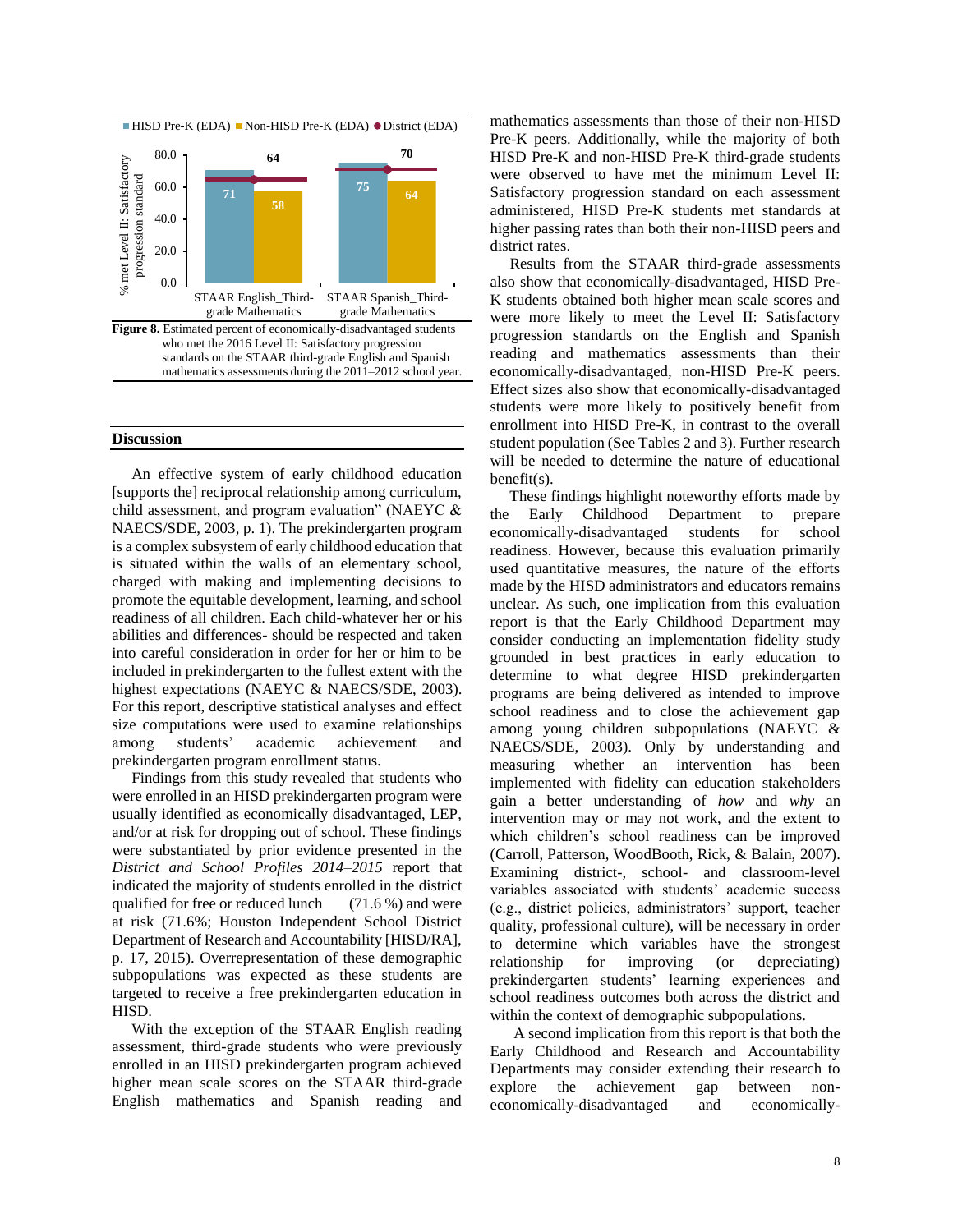disadvantaged students within the district. While findings in this study indicated economicallydisadvantaged, third-grade students who attended HISD Pre-K typically outperformed their economicallydisadvantaged, non-HISD Pre-K peers on the STAAR assessments, further research is needed to determine if they are also more likely to close the achievement gap with their respective non-economically-disadvantaged counterparts.

 Because HISD wants all students whether or not if they attend HISD Pre-K to be school ready and successful in successive years, high-quality programs will also be necessary to meet the needs of non-HISD Pre-K students once they enroll in the district.

#### **References**

- Brooks-Gunn, J. (2003). *Do you believe in magic? What we can expect from early childhood intervention programs?* SRCD Social Policy Report, 17, 3-14.
- Carroll, C., Patterson, M., Wood, S., Booth, A., Rick, J., & Balain, S. (2007). *A conceptual framework for implementation fidelity.* Implementation Science, 2(40), 1-9. Retrieved from doi: 10.1186/1748-5908-2- 40.
- Currie, J. (2000). *Early childhood intervention programs: What do we know?* JCPR-WP-169, p. 1-39. Joint Center for Poverty Research, IL. Retrieved from http://files.eric.ed.gov/fulltext/ED451915.pdf
- Del Grosso, P., Akers, L., Esposito, A.M., & Paulsell, D. (2014). *Early care and education partnerships: A review of the literature*. OPRE Report #2014-64. Washington, DC: U.S. Department of Health and Human Services, Administration for Children and Families, Office of Planning, Research and Evaluation.
- Evans, G.W., & Kim, P. (2013). *Childhood poverty, chronic stress, self-regulation and coping.* Child development perspectives, 7(1), 43-48.
- Gormley, W.T., Gayer, T., Phillips, D., & Dawson, B. (2005). *The effects of universal pre-k on cognitive development.* Developmental Psychology, 41(6): 872- 884.
- Houston Independent School District. (2013) *Prekindergarten education program: Academic performance comparison of Head Start programs, 2012*–*2013* report. Retrieved from http://www.houstonisd.org/cms/lib2/TX01001591/C entricity/Domain/8269/PreK\_Edu\_Headstar-2011\_2012\_FINAL.pdfDel
- Houston Independent School District. (2015). *District and School Profiles 2014–2015.* Retrieved from http://www.houstonisd.org/Page/38525.
- Houston Independent School District. (2016a). *HISD early childhood education program.* Retrieved from http://www.houstonisd.org/prek
- Houston Independent School District. (2016b). *Houston Independent School District State of Texas Assessments of Academic Readiness (STAAR) performance, grades 3-8 spring 2016*. Retrieved from http://www.houstonisd.org/Page/63696
- Houston Independent School District. (2016c). *HISD prekindergarten programs longitudinal effects study: 2014–2015 third grade STAAR reading and mathematics performance report*. Retrieved from http://www.houstonisd.org/cms/lib2/TX01001591/C entricity/domain/8269/pe\_cirriculum/HISD\_longitud inal\_1415\_brief.pdf
- Magnuson, K., Ruhm, C., & Waldfogel, J. (2007). The persistence of preschool effects: Do subsequent classroom experiences matter? Early Childhood Research Quarterly, 22(1), 18-38.
- National Association for the Education of Young Children & National Association of Early Childhood Specialists in State Departments of Education. (2003). *Early childhood curriculum, assessment, and program evaluation: Building an effective, accountable system in programs for children birth through age 8*. Position Statement. Washington DC: National Association for the Education of Young Children.
- National Association for the Education of Young Children. (2009). *Developmentally appropriate practice in early childhood programs serving children from birth through age 8*. Position statement. Washington, DC: NAEYC.
- National Research Council. (2001). *Eager to learn: Educating our preschoolers.* Committee on Early Childhood Pedagogy. Bowman, B.T., Donovan, M.S., & Burns, M.S. editors. Commission on Behavioral and Social Science and Education. Washington, DC: The National Academies Press.
- National Research Council. (2009). *Mathematics learning in early childhood: Paths toward excellence and equity*. Committee on Early Childhood Mathematics, Christopher T.Cross, Taniesha A. Woods, and Heidi Schweingruber, Editors. Center for Education, Division of Behavioral and Social Science and Education. Washington, DC: The National Academies Press.
- Schiller, P. (n.d.). *Getting a jump on Head Start readiness: Frog Street Pre-k and closing the early achievement gap*. White Paper. Retrieved from http://www.frogstreet.com/wp-content/uploads /2015/03/Frog-Street-White-Paper-II-Final-Schiller-Patterson.pdf
- Shager, H.M., Schindler, H.S., Magnuson, K.A., Duncan, G.J., Yoshikawa, H., & Hart, C.M.D., (2013). *Can research design explain variation in Head Start*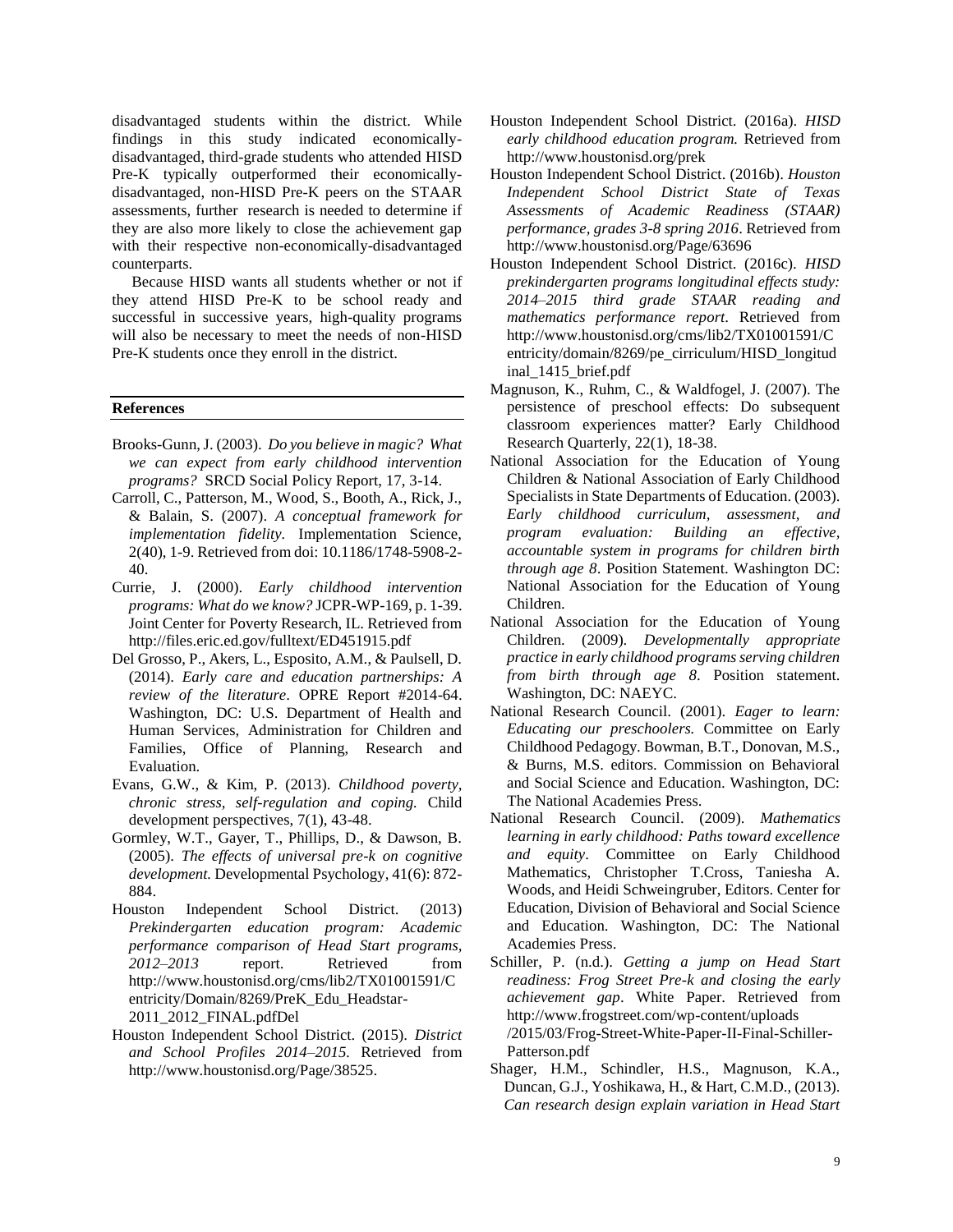*research results? A meta-analysis of cognitive and achievement outcomes.* Educational Evaluation and Policy Analysis, 35, 76-95.

- Texas Education Agency. (June 2013). *State of Texas Assessments of Academic Readiness (STAARTM): Vertical scale technical report.* Retrieved from file:///C:/Users/SSPIKES/Downloads/2013- STAARVerticalScaleTechReport.pdf
- Texas Education Agency. (2016a). *STAAR raw score conversion tables*. Retrieved from http://tea.texas.gov/student.assessment/staar/convtabl es/
- Texas Education Agency. (2016b). *PEIMS 2015-2016 data collection schedules*. Retrieved from http://tea.texas.gov/Reports\_and\_Data/Data\_Submiss ion/PEIMS/PEIMS\_Data\_Standards/ PEIMS\_2015- 2016\_Data\_Collection\_Schedule/
- United Nations Children's Fund. (April 2012). *School readiness: A conceptual framework.* Retrieved from https://www.unicef.org/education/files/Chil2Child\_C onceptualFramework\_FINAL(1).pdf
- U.S. Advisory Committee on Head Start Research and Evaluation. (August 2012). *Advisory Committee on Head Start Research and Evaluation: Final report*. Retrieved from http://www.acf.hhs.gov/sites/default/f iles/opre/eval\_final.pdf
- U.S. Dept. of Health and Human Services Administration for Children and Families, Office of Head Start. (2015). *History of Head Start*. Retrieved from http://www.acf.hhs.gov/ohs/about/history-ofhead-start
- Zhai, Brooks-Gunn, & Waldfogel. (2011). *Head Start and urban children's school readiness: a birth cohort study in 18 cities*. Developmental Psychology, 45(1): 134-152. doi:10.1037/a0020784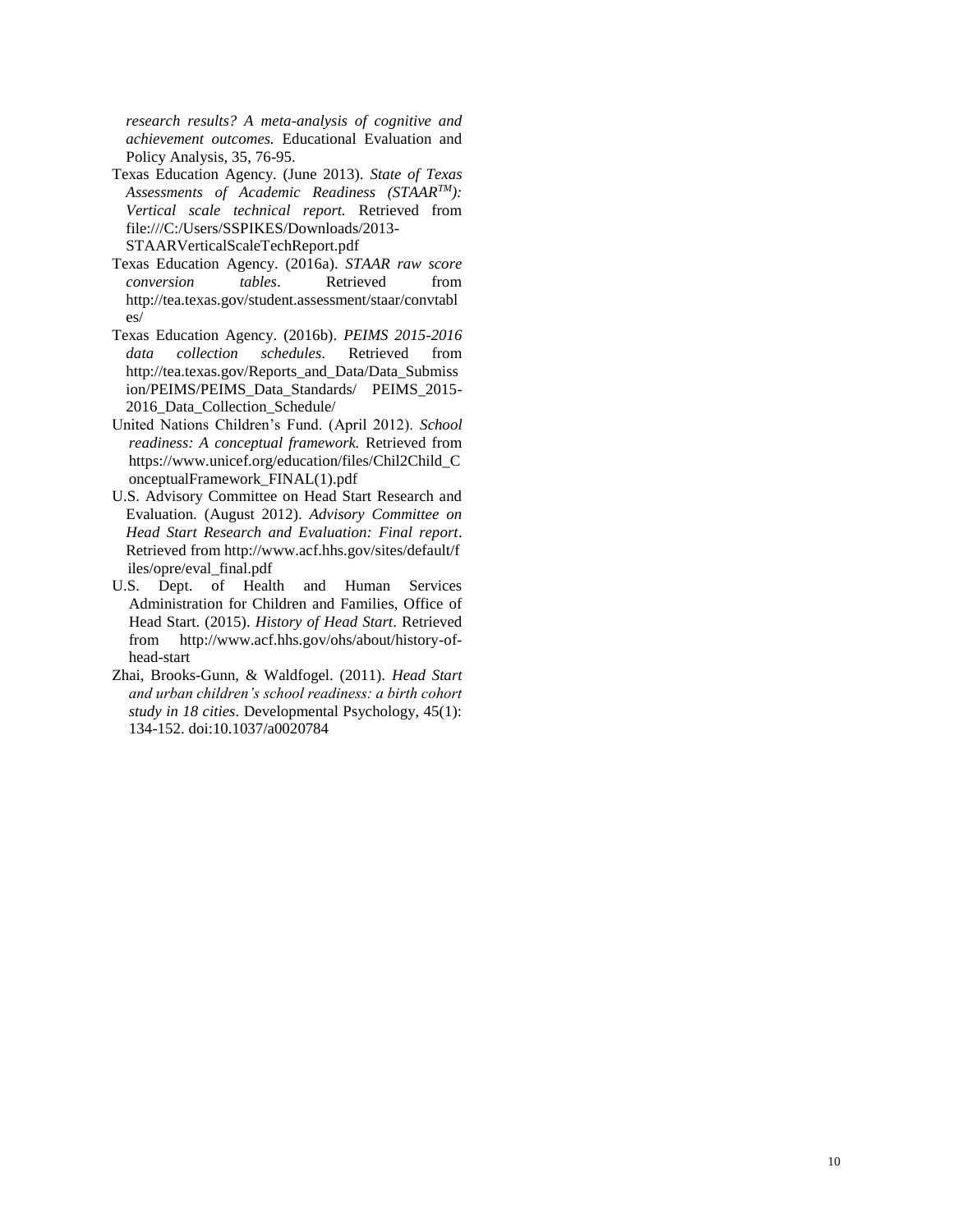## **Appendix A**

|                                    | Table 1. Demographic characteristics of third-grade students by HISD<br>prekindergarten program enrollment status in 2011-2012 |                   |               |                |               |  |  |  |  |  |  |  |
|------------------------------------|--------------------------------------------------------------------------------------------------------------------------------|-------------------|---------------|----------------|---------------|--|--|--|--|--|--|--|
|                                    |                                                                                                                                | <b>HISD Pre-K</b> |               | Non-HISD Pre-K |               |  |  |  |  |  |  |  |
| <b>Demographic Characteristics</b> |                                                                                                                                | $\mathbf n$       | $\frac{6}{9}$ | $\mathbf n$    | $\frac{0}{0}$ |  |  |  |  |  |  |  |
| Overall Sample                     |                                                                                                                                | 8,854             | 100.0         | 8,537          | 100.0         |  |  |  |  |  |  |  |
| Gender                             | Female                                                                                                                         | 4,606             | 52.0          | 4,029          | 43.3          |  |  |  |  |  |  |  |
|                                    | Male                                                                                                                           | 4,248             | 48.0          | 4,508          | 48.4          |  |  |  |  |  |  |  |
|                                    | Asian                                                                                                                          | 156               | 1.8           | 473            | 5.1           |  |  |  |  |  |  |  |
| Race & Ethnicity                   | <b>Black</b>                                                                                                                   | 1,755             | 19.8          | 2,318          | 24.9          |  |  |  |  |  |  |  |
|                                    | Hispanic                                                                                                                       | 6,692             | 75.6          | 4,444          | 47.8          |  |  |  |  |  |  |  |
|                                    | Other                                                                                                                          | 54                | 0.6           | 171            | 1.8           |  |  |  |  |  |  |  |
|                                    | White                                                                                                                          | 197               | 2.2           | 1,131          | 12.2          |  |  |  |  |  |  |  |
| Economically                       | No                                                                                                                             | 1,090             | 12.3          | 2,585          | 27.8          |  |  |  |  |  |  |  |
| disadvantaged                      | Yes                                                                                                                            | 7,764             | 87.7          | 5,952          | 64.0          |  |  |  |  |  |  |  |
| <b>Special Education</b>           | No                                                                                                                             | 8,603             | 97.2          | 7,917          | 85.1          |  |  |  |  |  |  |  |
| eligible                           | Yes                                                                                                                            | 251               | 2.8           | 620            | 6.7           |  |  |  |  |  |  |  |
| <b>Limited English</b>             | No                                                                                                                             | 3,999             | 45.2          | 5,677          | 61.0          |  |  |  |  |  |  |  |
| Proficient (LEP)                   | Yes                                                                                                                            | 4,855             | 54.8          | 2,860          | 30.7          |  |  |  |  |  |  |  |
|                                    | LEP Non-<br>Spanish                                                                                                            | 130               | 1.5           | 296            | 3.2           |  |  |  |  |  |  |  |
|                                    | <b>LEP</b> Spanish                                                                                                             | 4,725             | 53.4          | 2,564          | 27.6          |  |  |  |  |  |  |  |
| LEP-Home language                  | Non-LEP<br>Non-Spanish                                                                                                         | 3,632             | 41.0          | 5,376          | 57.8          |  |  |  |  |  |  |  |
|                                    | Non-LEP<br>Spanish                                                                                                             | 367               | 4.1           | 301            | 3.2           |  |  |  |  |  |  |  |
| At risk                            | No                                                                                                                             | 3,865             | 43.7          | 4,711          | 50.6          |  |  |  |  |  |  |  |
|                                    | Yes                                                                                                                            | 4,989             | 56.3          | 3,826          | 41.1          |  |  |  |  |  |  |  |

Source. PEIMS 2011–2012 and 2015–2016 HISD student databases and STAAR 2016 third-grade student databases.

PEIMS 2015–2016 HISD student database. The LEP-Home language variable was created by *Note*. The demographic information used in this table was based on student information from the combining LEP status and Home language status characteristics with Spanish serving as the reference language.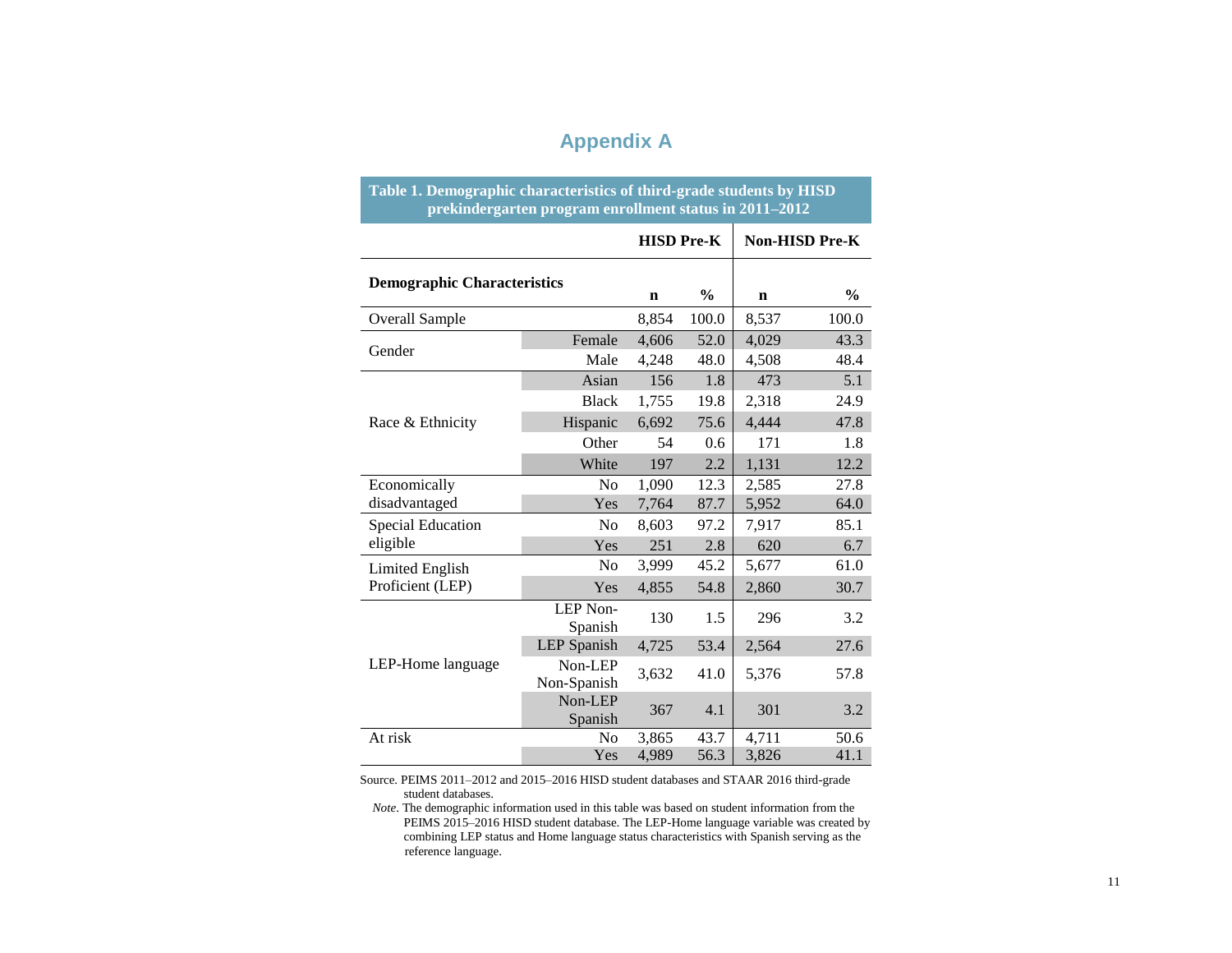### **Appendix B**

|                                    | Table 1. Academic achievement of HISD prekindergarten students and Non-HISD prekindergarten students on the 2016 STAAR third-grade English<br>reading assessment based on students' prekindergarten enrollment status and demographic characteristics, 2015-2016 |                  |                   |                |                  |                       |                |                           |                    |  |  |
|------------------------------------|------------------------------------------------------------------------------------------------------------------------------------------------------------------------------------------------------------------------------------------------------------------|------------------|-------------------|----------------|------------------|-----------------------|----------------|---------------------------|--------------------|--|--|
|                                    |                                                                                                                                                                                                                                                                  |                  | <b>HISD Pre-K</b> |                |                  | <b>Non-HISD Pre-K</b> |                |                           |                    |  |  |
| <b>Demographic Characteristics</b> |                                                                                                                                                                                                                                                                  | Mean             | <b>SD</b>         | $\mathbf n$    | Mean             | <b>SD</b>             | $\mathbf n$    | Mean<br><b>Difference</b> | <b>Effect Size</b> |  |  |
| <b>Overall Sample</b>              |                                                                                                                                                                                                                                                                  | 1413.8           | 141.8             | 6,125          | 1412.6           | 164.9                 | 7,290          | 1.3                       | 0.01               |  |  |
| Gender                             | Female                                                                                                                                                                                                                                                           | 1423.0           | 143.0             | 3,217          | 1431.7           | 167.7                 | 3,224          | $-8.7$                    | $-0.06$            |  |  |
|                                    | Male                                                                                                                                                                                                                                                             | 1403.7           | 139.7             | 2,908          | 1407.2           | 162.0                 | 3,473          | $-3.5$                    | $-0.02$            |  |  |
|                                    | Asian                                                                                                                                                                                                                                                            | 1557.1           | 138.3             | 156            | 1541.6           | 163.7                 | 4,667          | 15.6                      | 0.10               |  |  |
|                                    | <b>Black</b>                                                                                                                                                                                                                                                     | 1381.5           | 136.5             | 1,729          | 1364.9           | 145.9                 | 2,248          | 16.6                      | 0.12               |  |  |
| Race & Ethnicity                   | Hispanic                                                                                                                                                                                                                                                         | 1418.3           | 136.5             | 3.997          | 1389.4           | 145.5                 | 2,729          | 28.9                      | 0.21               |  |  |
|                                    | Other                                                                                                                                                                                                                                                            | 1440.5           | 184.6             | 50             | 1523.0           | 163.8                 | 157            | $-82.5$                   | $-0.49$            |  |  |
|                                    | White                                                                                                                                                                                                                                                            | 1488.6           | 170.5             | 193            | 1536.6           | 158.7                 | 1,096          | $-48.0$                   | $-0.30$            |  |  |
| Economically                       | No                                                                                                                                                                                                                                                               | 1471.6           | 154.0             | 937            | 1516.1           | 166.9                 | 2,382          | $-44.4$                   | $-0.27$            |  |  |
| disadvantaged                      | Yes                                                                                                                                                                                                                                                              | 1403.4           | 136.9             | 5,188          | 1365.4           | 137.5                 | 4,315          | 38.0                      | 0.28               |  |  |
| Special Education                  | N <sub>0</sub>                                                                                                                                                                                                                                                   | 1416.7           | 141.1             | 5,963          | 1426.4           | 163.4                 | 6,275          | $-9.6$                    | $-0.06$            |  |  |
| eligible                           | Yes                                                                                                                                                                                                                                                              | 1307.7           | 127.3             | 162            | 1309.5           | 152.1                 | 422            | $-1.8$                    | $-0.01$            |  |  |
| Limited English                    | N <sub>0</sub>                                                                                                                                                                                                                                                   | 1416.9           | 147.9             | 3,914          | 1433.3           | 167.2                 | 5,480          | $-16.4$                   | $-0.10$            |  |  |
| Proficient (LEP)                   | Yes                                                                                                                                                                                                                                                              | 1408.4           | 130.1             | 2,211          | 1354.5           | 138.9                 | 1,217          | 53.8                      | 0.40               |  |  |
|                                    | LEP Non-Spanish                                                                                                                                                                                                                                                  | 1455.4           | 125.7             | 118            | 1437.9           | 139.2                 | 169            | 17.4                      | 0.13               |  |  |
| LEP-Home language                  | LEP Spanish                                                                                                                                                                                                                                                      | 1409.3           | 133.4             | 2,180          | 1357.7           | 133.8                 | 981            | 51.6                      | 0.39               |  |  |
|                                    | Non-LEP Non-Spanish                                                                                                                                                                                                                                              | 1410.5           | 147.9             | 3,562          | 1434.2           | 167.1                 | 5,210          | $-23.8$                   | $-0.15$            |  |  |
|                                    | Non-LEP Spanish                                                                                                                                                                                                                                                  | 1482.2           | 131.7             | 349            | 1414.9           | 168.4                 | 269            | 67.3                      | 0.45               |  |  |
| At risk                            | N <sub>o</sub><br>Yes                                                                                                                                                                                                                                            | 1418.9<br>1405.7 | 147.3<br>132.0    | 3,789<br>2,336 | 1455.4<br>1339.8 | 166.0<br>132.5        | 4.590<br>2,107 | $-36.5$<br>65.9           | $-0.23$<br>0.50    |  |  |

Source. PEIMS 2011–2012 and 2015–2016 HISD student databases and STAAR 2016 third-grade student databases.

 *Note*. The demographic information used in this table was based on student information from the PEIMS 2015–2016 HISD student database. The LEP-Home language variable was created by combining LEP status and Home language status characteristics with Spanish serving as the reference language.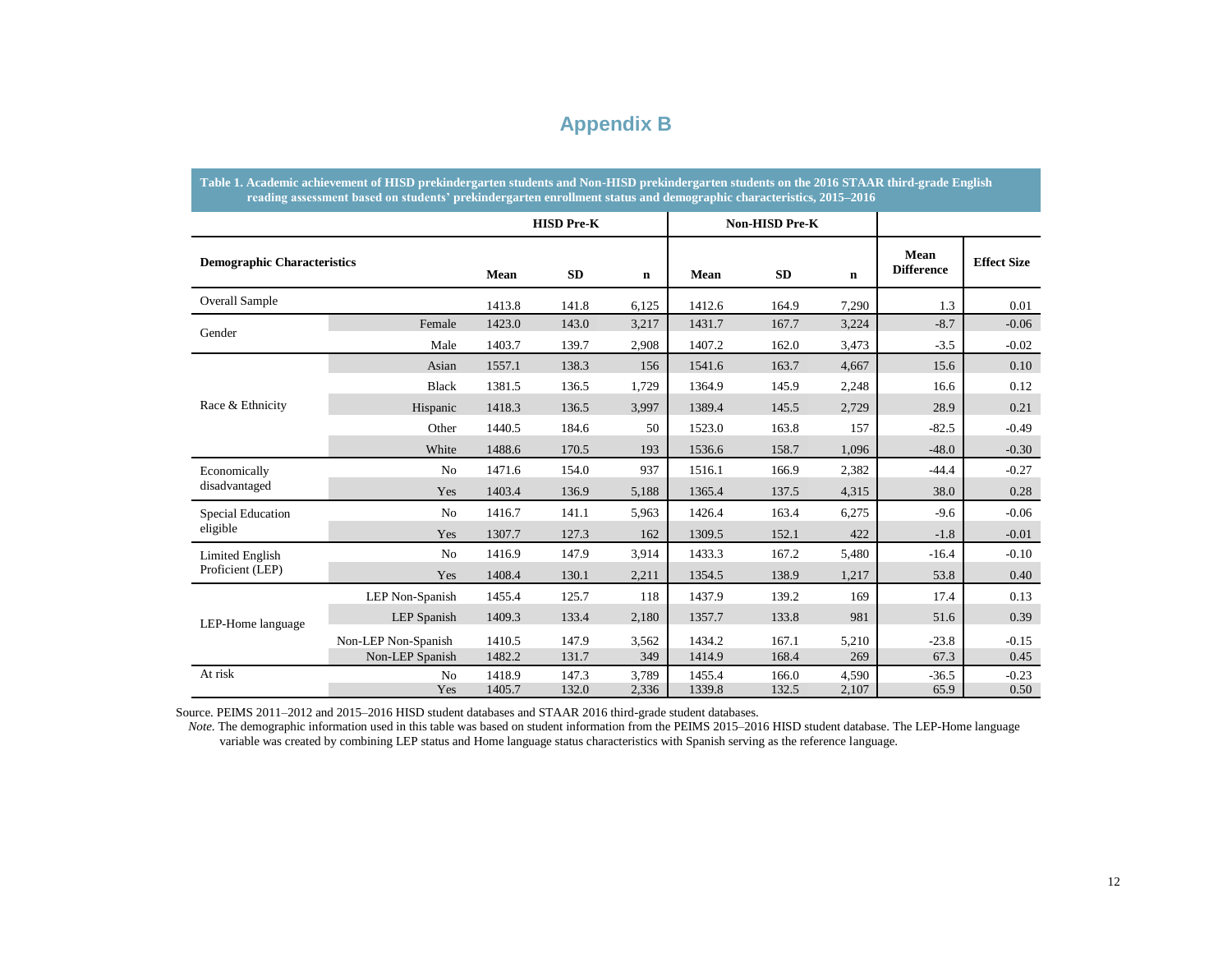|                                    |                     |                      | <b>HISD Pre-K</b>        |                |                        | <b>Non-HISD Pre-K</b>    |                |                           |                          |
|------------------------------------|---------------------|----------------------|--------------------------|----------------|------------------------|--------------------------|----------------|---------------------------|--------------------------|
| <b>Demographic Characteristics</b> |                     | <b>Mean</b>          | SD                       | $\mathbf n$    | Mean                   | <b>SD</b>                | $\mathbf n$    | <b>Mean</b><br>difference | <b>Effect size</b>       |
| Overall Sample                     |                     | S-1408.8             | 163.7                    | 2,671          | S-1384.1               | 168.1                    | 1,829          | 24.7                      | 0.15                     |
| Gender                             | Female<br>Male      | S-1419.9<br>S-1397.2 | 167.3<br>159.1           | 1,369<br>1,302 | $S-1405.3$<br>S-1371.8 | 163.7<br>170.1           | 749<br>916     | 14.6<br>25.4              | 0.09<br>0.16             |
|                                    | Asian               | $\qquad \qquad -$    | $\overline{\phantom{m}}$ | $\overline{0}$ |                        | $\overline{\phantom{m}}$ | $\overline{0}$ | $\overline{\phantom{m}}$  | $\overline{\phantom{m}}$ |
|                                    | <b>Black</b>        | S-1415.6             | 148.6                    | 8              | S-1473.0               | 110.5                    | 5              | $-57.4$                   | $-0.42$                  |
| Race & Ethnicity                   | Hispanic            | S-1408.7             | 163.8                    | 2,656          | S-1385.2               | 166.9                    | 1,624          | 23.5                      | 0.14                     |
|                                    | Other               | $\ast$               | $\ast$                   | 4              | S-1320.2               | 276.2                    | 11             | $\ast$                    |                          |
|                                    | White               | $\ast$               | $\ast$                   | 3              | S-1501.9               | 147.6                    | 25             | $\ast$                    | $\star$                  |
| Economically                       | N <sub>0</sub>      | S-1418.5             | 168.5                    | 148            | S-1425.9               | 190.1                    | 178            | $-7.4$                    | $-0.04$                  |
| disadvantaged                      | Yes                 | S-1408.3             | 163.4                    | 2,523          | S-1382.1               | 164.6                    | 1,487          | 26.2                      | 0.16                     |
| Special Education<br>eligible      | N <sub>o</sub>      | S-1411.2             | 162.8                    | 2,626          | S-1392.6               | 168.0                    | 1,585          | 18.6                      | 0.11                     |
|                                    | Yes                 | S-1272.3             | 160.4                    | 45             | S-1270.2               | 119.7                    | 80             | 2.1                       | 0.02                     |
| <b>Limited English</b>             | N <sub>0</sub>      | S-1362.1             | 210.8                    | 49             | S-1483.2               | 216.2                    | 73             | $-121.1$                  | $-0.57$                  |
| Proficient (LEP)                   | Yes                 | S-1409.7             | 162.6                    | 2,622          | S-1382.3               | 164.2                    | 1,592          | 27.4                      | 0.17                     |
|                                    | LEP Non-Spanish     |                      |                          | $\Omega$       | S-1396.8               | 161.6                    | 8              |                           |                          |
| LEP-Home language                  | LEP Spanish         | S-1409.7             | 161.7                    | 2,467          | S-1382.5               | 165.0                    | 1,474          | 27.2                      | 0.17                     |
|                                    | Non-LEP Non-Spanish | S-1379.0             | 121.7                    | 37             | S-1442.5               | 207.2                    | 44             | $-63.6$                   | $-0.37$                  |
|                                    | Non-LEP Spanish     | S-1354.9             | 322.3                    | 17             | S-1539.6               | 210.0                    | 30             | $-184.7$                  | $-0.72$                  |
| At risk                            | No                  | S-1364.7             | 216.6                    | 45             | S-1479.1               | 214.7                    | 58             | $-114.4$                  | $-0.53$                  |
|                                    | Yes                 | S-1409.6             | 162.6                    | 2,626          | S-1383.4               | 165.2                    | 1,607          | 26.2                      | 0.16                     |

**Table 2. Academic achievement of HISD prekindergarten students and Non-HISD prekindergarten students on the 2016 STAAR third-grade Spanish reading assessment based on students' prekindergarten enrollment status and demographic characteristics, 2015–2016**

Source. PEIMS 2011–2012 and 2015–2016 HISD student databases and STAAR 2016 third-grade student databases.

 *Note*. The demographic information used in this table was based on student information from the PEIMS 2015–2016 HISD student database. The LEP-Home language variable was created by combining LEP status and Home language status characteristics with Spanish serving as the reference language.

 *Note*. '\*' denotes fewer than five students tested.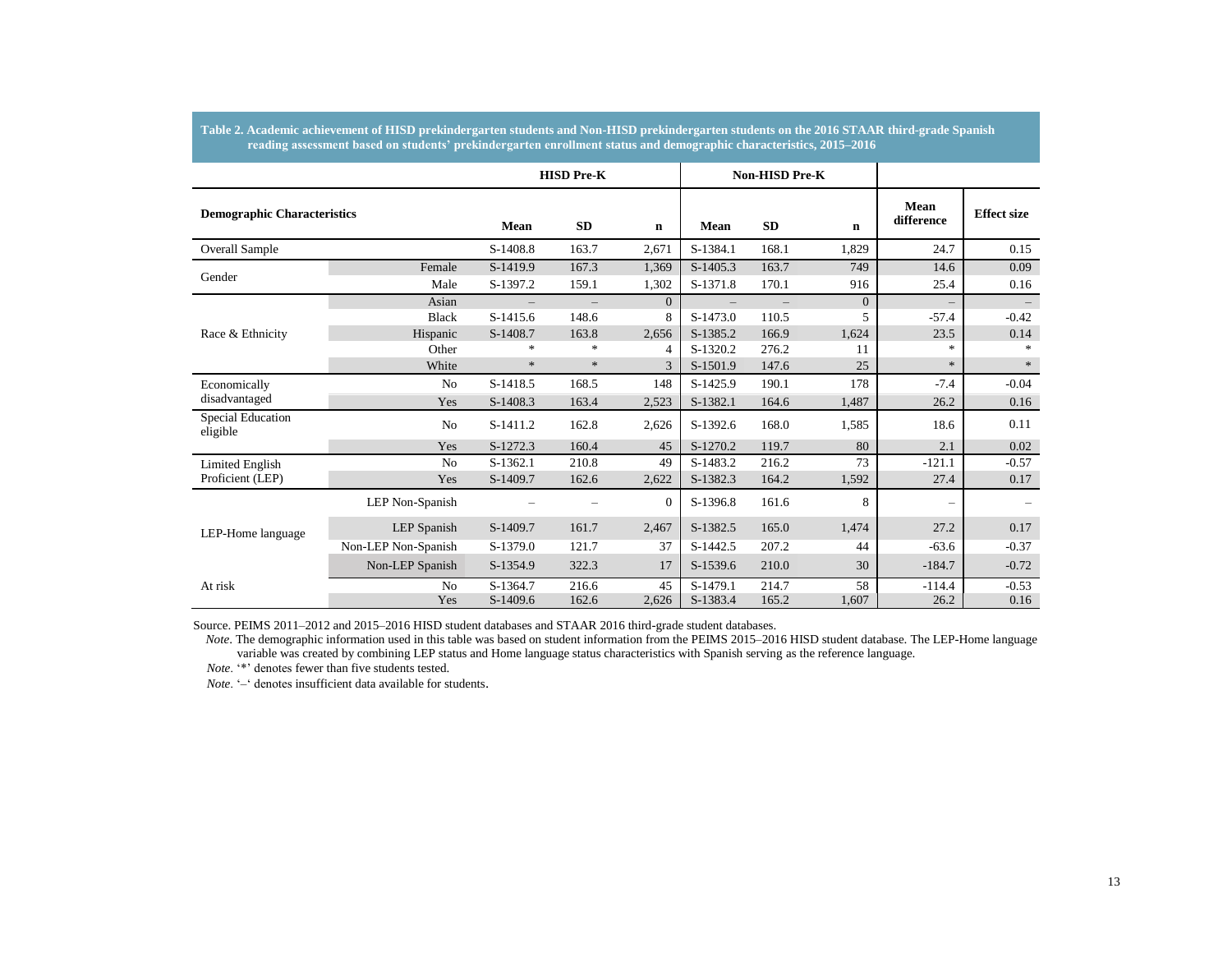|                                    |                     |        | <b>HISD Pre-K</b> |       |        | <b>Non-HISD Pre-K</b> |             |                           |                    |
|------------------------------------|---------------------|--------|-------------------|-------|--------|-----------------------|-------------|---------------------------|--------------------|
| <b>Demographic Characteristics</b> |                     | Mean   | <b>SD</b>         | n     | Mean   | <b>SD</b>             | $\mathbf n$ | <b>Mean</b><br>difference | <b>Effect size</b> |
| <b>Overall Sample</b>              |                     | 1450.9 | 150.1             | 6,209 | 1440.8 | 170.4                 | 7,176       | 10.1                      | 0.06               |
| Gender                             | Female              | 1448.1 | 150.9             | 3,255 | 1447.8 | 172.0                 | 3,188       | 0.2                       | 0.00               |
|                                    | Male                | 1454.0 | 149.2             | 2,954 | 1446.9 | 169.8                 | 3,441       | 7.0                       | 0.04               |
|                                    | Asian               | 1632.7 | 139.4             | 150   | 1632.9 | 150.0                 | 423         | $-0.2$                    | 0.00               |
|                                    | <b>Black</b>        | 1397.1 | 136.1             | 1,724 | 1378.6 | 145.8                 | 2,222       | 18.5                      | 0.13               |
| Race & Ethnicity                   | Hispanic            | 1463.9 | 145.7             | 4.096 | 1425.3 | 153.4                 | 2,774       | 38.6                      | 0.26               |
|                                    | Other               | 1450.4 | 141.3             | 49    | 1550.1 | 187.7                 | 153         | $-99.7$                   | $-0.56$            |
|                                    | White               | 1514.0 | 174.4             | 190   | 1560.6 | 152.5                 | 1,057       | $-46.6$                   | $-0.30$            |
| Economically                       | No                  | 1497.9 | 164.9             | 936   | 1540.8 | 171.9                 | 2,357       | $-42.9$                   | $-0.25$            |
| disadvantaged                      | Yes                 | 1442.5 | 145.8             | 5,273 | 1395.8 | 146.7                 | 4,272       | 46.7                      | 0.32               |
| <b>Special Education</b>           | N <sub>o</sub>      | 1453.8 | 149.5             | 6.043 | 1455.1 | 169.2                 | 6,204       | $-1.3$                    | $-0.01$            |
| eligible                           | Yes                 | 1345.5 | 135.2             | 166   | 1334.6 | 153.6                 | 425         | 10.9                      | 0.07               |
| <b>Limited English</b>             | No                  | 1439.7 | 152.7             | 3,911 | 1452.5 | 172.4                 | 5,479       | $-12.8$                   | $-0.08$            |
| Proficient (LEP)                   | Yes                 | 1469.9 | 143.6             | 2,298 | 1422.8 | 160.9                 | 1,150       | 47.0                      | 0.31               |
|                                    | LEP Non-Spanish     | 1514.6 | 147.8             | 118   | 1500.8 | 189.1                 | 169         | 13.9                      | 0.08               |
| LEP-Home language                  | <b>LEP</b> Spanish  | 1467.4 | 143.0             | 2,180 | 1409.4 | 151.6                 | 981         | 58.0                      | 0.40               |
|                                    | Non-LEP Non-Spanish | 1431.0 | 150.7             | 3,562 | 1452.3 | 173.0                 | 5,210       | $-21.3$                   | $-0.13$            |
|                                    | Non-LEP Spanish     | 1528.7 | 145.1             | 349   | 1456.3 | 161.3                 | 269         | 72.4                      | 0.48               |
| At risk                            | N <sub>o</sub>      | 1441.6 | 152.7             | 3,785 | 1473.6 | 172.8                 | 4,588       | $-32.1$                   | $-0.20$            |
|                                    | Yes                 | 1465.4 | 144.8             | 2,424 | 1388.3 | 150.4                 | 2,041       | 77.1                      | 0.52               |

**Table 3. Academic achievement of HISD prekindergarten students and Non-HISD prekindergarten students on the 2016 STAAR third-grade English mathematics assessment based on students' prekindergarten enrollment status and demographic characteristics, 2015–2016**

Source. PEIMS 2011–2012 and 2015–2016 HISD student databases and STAAR 2016 third-grade student databases.

 *Note*. The demographic information used in this table was based on student information from the PEIMS 2015–2016 HISD student database. The LEP-Home language variable was created by combining LEP status and Home language status characteristics with Spanish serving as the reference language.

 *Note*. '\*' denotes fewer than five students tested.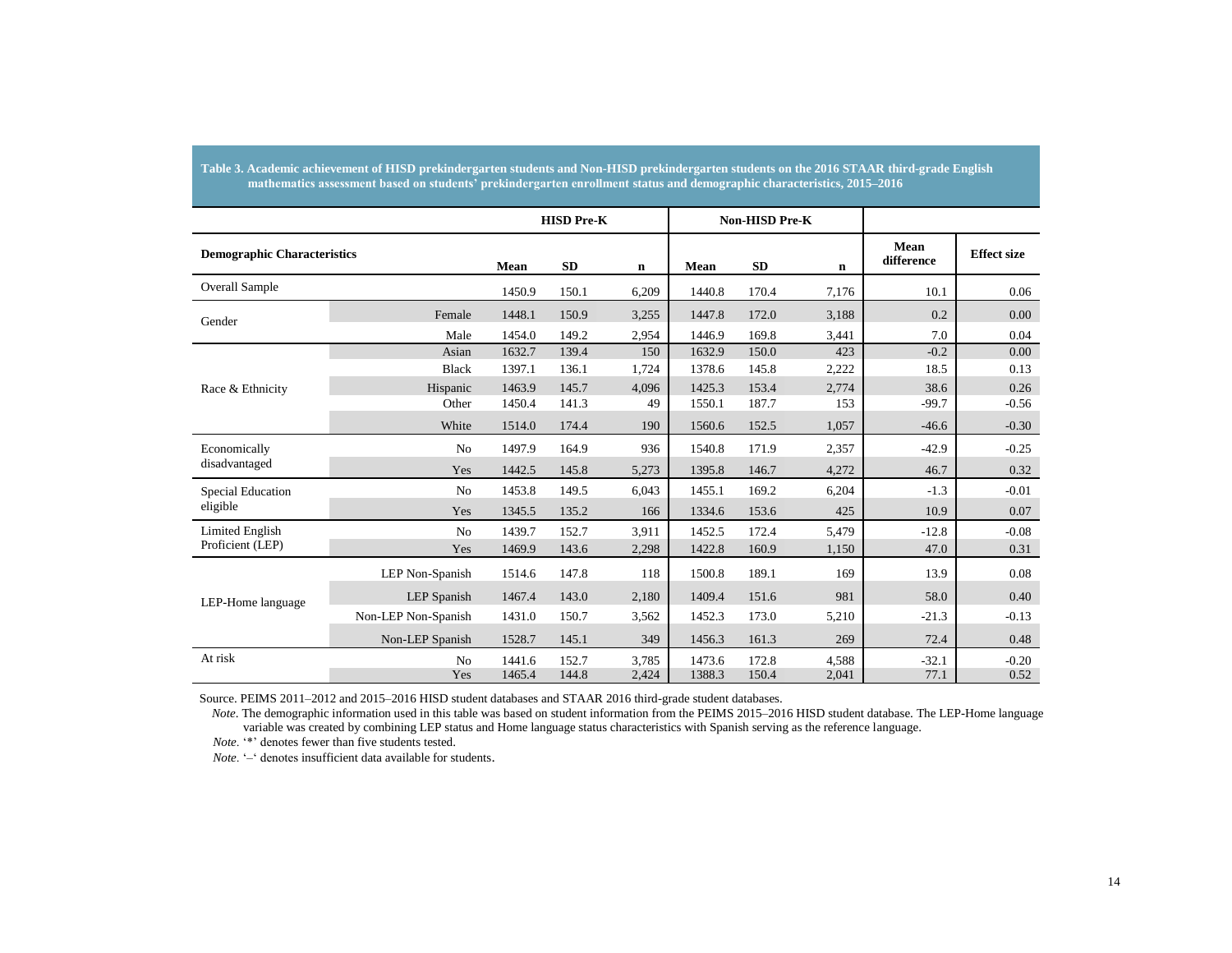|                                    |                     |        | <b>HISD Pre-K</b> |                |        | Non-HISD Pre-K |                  |                          |                    |
|------------------------------------|---------------------|--------|-------------------|----------------|--------|----------------|------------------|--------------------------|--------------------|
| <b>Demographic Characteristics</b> |                     | Mean   | <b>SD</b>         | $\mathbf n$    | Mean   | <b>SD</b>      | $\mathbf n$      | Mean<br>difference       | <b>Effect size</b> |
| <b>Overall Sample</b>              |                     | 1444.6 | 128.6             | 2,521          | 1407.2 | 136.4          | 1,715            | 37.4                     | 0.28               |
| Gender                             | Female              | 1440.5 | 127.6             | 1,293          | 1418.9 | 134.1          | 700              | 21.6                     | 0.17               |
|                                    | Male                | 1449.0 | 129.6             | 1,228          | 1408.5 | 136.2          | 856              | 40.5                     | 0.31               |
|                                    | Asian               |        |                   | $\overline{0}$ |        |                | $\boldsymbol{0}$ | $\overline{\phantom{m}}$ |                    |
|                                    | <b>Black</b>        | 1483.3 | 178.4             | 10             | 1497.7 | 114.1          | 6                | $-14.4$                  | $-0.09$            |
| Race & Ethnicity                   | Hispanic            | 1444.3 | 128.4             | 2,504          | 1410.5 | 132.4          | 1,513            | 33.8                     | 0.26               |
|                                    | Other               | $\ast$ | $\ast$            | $\overline{4}$ | 1368.6 | 228.3          | 12               | $\ast$                   | $\mathcal{R}$      |
|                                    | White               | $\ast$ | $\ast$            | 3              | 1575.3 | 153.6          | 25               | $\ast$                   | $\ast$             |
| Economically                       | No                  | 1457.3 | 137.5             | 144            | 1438.9 | 165.6          | 169              | 18.4                     | 0.12               |
| disadvantaged                      | Yes                 | 1443.8 | 128.1             | 2,377          | 1410.0 | 130.8          | 1,387            | 42.8                     | 0.26               |
| <b>Special Education</b>           | No                  | 1446.6 | 127.9             | 2,480          | 1417.7 | 135.2          | 1,480            | 28.9                     | 0.22               |
| eligible                           | Yes                 | 1325.4 | 119.3             | 41             | 1324.9 | 102.3          | 76               | 0.5                      | 0.00               |
| <b>Limited English</b>             | No                  | 1444.3 | 183.8             | 54             | 1520.4 | 172.1          | 74               | $-76.1$                  | $-0.43$            |
| Proficient (LEP)                   | Yes                 | 1444.6 | 127.2             | 2,467          | 1407.8 | 131.0          | 1,482            | 36.8                     | 0.29               |
|                                    | LEP Non-Spanish     |        |                   | $\mathbf{0}$   | 1406.0 | 176.1          | 8                |                          |                    |
| LEP-Home language                  | <b>LEP</b> Spanish  | 1444.6 | 127.2             | 2,467          | 1407.8 | 130.8          | 1,474            | 36.8                     | 0.29               |
|                                    | Non-LEP Non-Spanish | 1453.2 | 106.1             | 37             | 1516.5 | 187.0          | 44               | $-63.3$                  | $-0.41$            |
|                                    | Non-LEP Spanish     | 1425.0 | 293.2             | 17             | 1526.1 | 150.4          | 30               | $-101.1$                 | $-0.48$            |
|                                    | No                  | 1450.7 | 188.3             | 50             | 1533.8 | 177.3          | 59               | $-83.0$                  | $-0.46$            |
| At risk                            | Yes                 | 1444.5 | 127.2             | 2,471          | 1408.4 | 131.2          | 1,497            | 36.1                     | 0.28               |

**Table 4. Academic achievement of HISD prekindergarten students and Non-HISD prekindergarten students on the 2016 STAAR third-grade Spanish mathematics assessment based on students' prekindergarten enrollment status and demographic characteristics, 2015–2016**

Source. PEIMS 2011–2012 and 2015–2016 HISD student databases and STAAR 2016 third-grade student databases.

variable was created by combining LEP status and Home language status characteristics with Spanish serving as the reference language. *Note*. The demographic information used in this table was based on student information from the PEIMS 2015–2016 HISD student database. The LEP-Home language

 *Note*. '\*' denotes fewer than five students tested.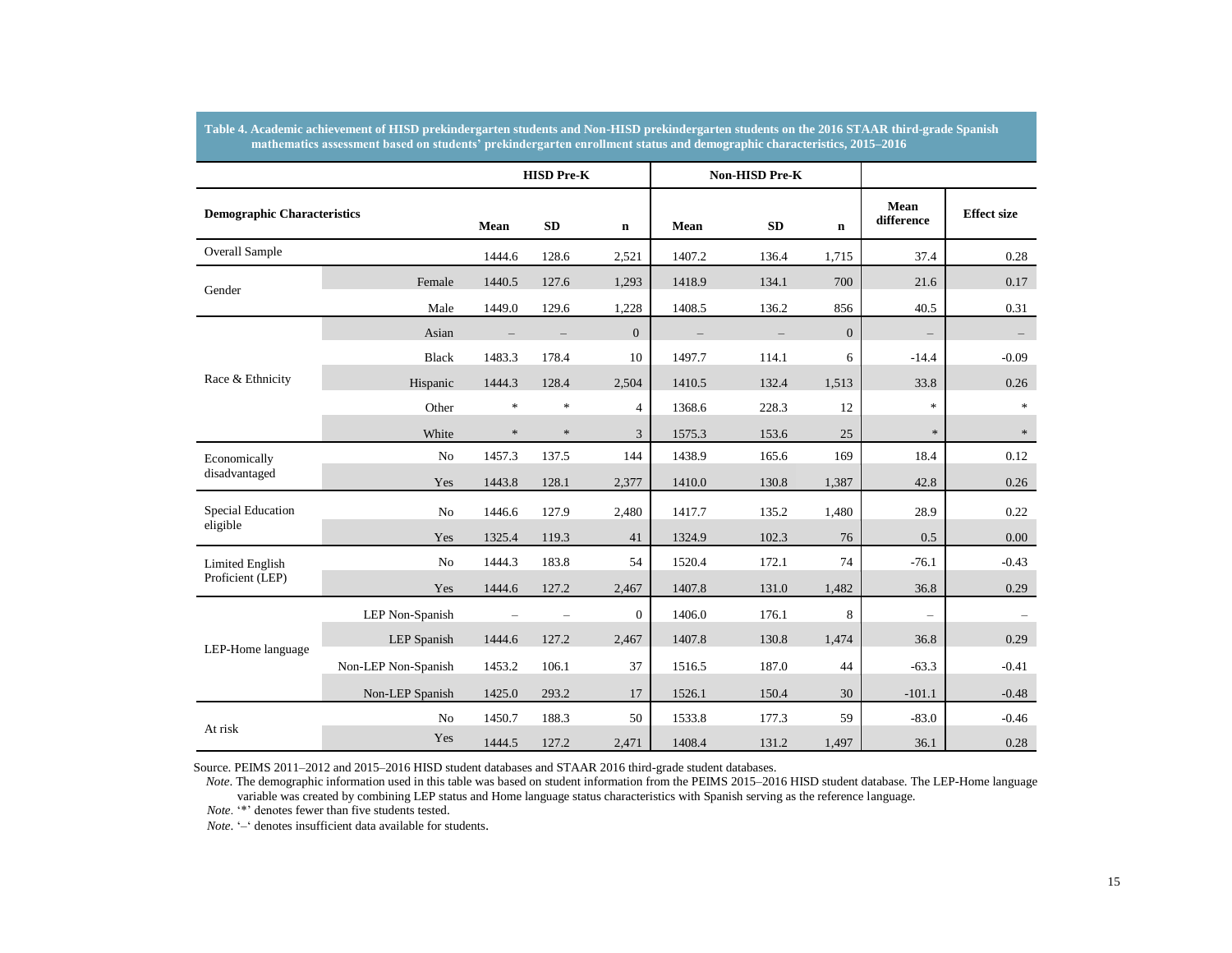### **Appendix C**

**Table 1. Count and percent of students who met the 2016 Level II Satisfactory progression standard on the third grade STAAR English reading assessment by HISD program prekindergarten enrollment status, 2015–2016**

|                                    |                         |             | <b>HISD Pre-K</b> | Non-HISD Pre-K |               | Percent<br>gap |
|------------------------------------|-------------------------|-------------|-------------------|----------------|---------------|----------------|
| <b>Demographic Characteristics</b> |                         |             |                   |                |               |                |
|                                    |                         | $\mathbf n$ | $\frac{0}{0}$     | $\mathbf n$    | $\frac{0}{0}$ | $\frac{0}{0}$  |
| <b>Overall Sample</b>              |                         | 4,163       | 68.0              | 4,653          | 63.8          | 4.2            |
| Gender                             | Female                  | 2,259       | 70.2              | 2,191          | 68.0          | 2.2            |
|                                    | Male                    | 1,904       | 65.5              | 2,183          | 62.9          | 2.6            |
|                                    | Asian                   | 146         | 93.6              | 400            | 85.7          | 7.9            |
|                                    | <b>Black</b>            | 1,024       | 59.2              | 1,213          | 54.0          | 5.2            |
| Race & Ethnicity                   | Hispanic                | 2,791       | 69.8              | 1,635          | 59.9          | 9.9            |
|                                    | Other                   | 34          | 68.0              | 137            | 87.3          | $-19.3$        |
|                                    | White                   | 168         | 87.0              | 989            | 90.2          | $-3.2$         |
| Economically                       | N <sub>o</sub>          | 759         | 81.0              | 2,027          | 85.1          | $-4.1$         |
| disadvantaged                      | Yes                     | 3,404       | 65.6              | 2,347          | 54.4          | 11.2           |
| Special Education                  | No                      | 4,110       | 68.9              | 4,231          | 67.4          | 1.5            |
| eligible                           | Yes                     | 53          | 32.7              | 143            | 33.9          | $-1.2$         |
| Limited English                    | No                      | 2,659       | 67.9              | 279            | 68.6          | $-0.7$         |
| Proficient (LEP)                   | Yes                     | 1,504       | 68.0              | 3,761          | 50.4          | 17.6           |
|                                    | LEP Non-Spanish         | 103         | 79.2              | 148            | 53.4          | 25.8           |
|                                    | <b>LEP</b> Spanish      | 1,401       | 67.3              | 465            | 49.5          | 17.8           |
| LEP-Home language                  | Non-LEP Non-<br>Spanish | 2,364       | 66.3              | 3,577          | 68.6          | $-2.3$         |
|                                    | Non-LEP Spanish         | 295         | 84.5              | 184            | 68.4          | 16.1           |
| At risk                            | N <sub>o</sub>          | 2,602       | 68.7              | 3,421          | 74.5          | $-5.8$         |
|                                    | Yes                     | 1,561       | 66.8              | 953            | 45.2          | 21.6           |

Source. PEIMS 2011–2012 and 2015–2016 HISD student databases and STAAR 2016 third-grade student databases.

 *Note*. The demographic information used in this table was based on student information from the PEIMS 2015–2016 HISD student database. The LEP-Home language variable was created by combining LEP status and Home language status characteristics with Spanish serving as the reference language.

 *Note*. '\*' denotes fewer than five students tested.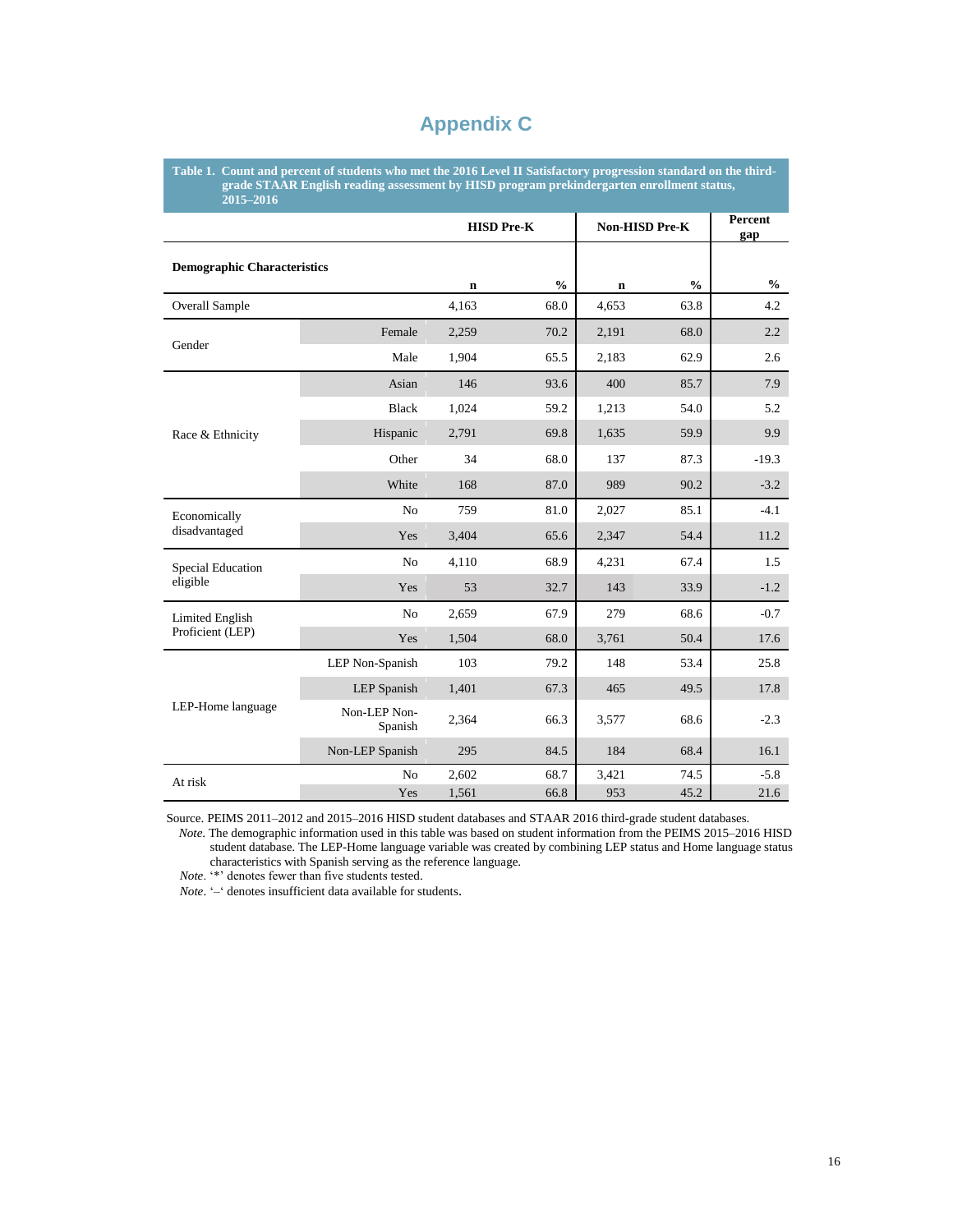#### **Table 2. Count and percent of students who met the 2016 Level II Satisfactory progression standard on the third-grade STAAR Spanish reading assessment by HISD program prekindergarten enrollmennt status, 2015–2016**

|                                    |                         |                  | <b>HISD Pre-K</b>        |                  | Non-HISD Pre-K | Percent<br>gap |
|------------------------------------|-------------------------|------------------|--------------------------|------------------|----------------|----------------|
| <b>Demographic Characteristics</b> |                         | $\mathbf n$      | $\frac{0}{0}$            | $\mathbf n$      | $\frac{0}{0}$  | $\frac{6}{6}$  |
| <b>Overall Sample</b>              |                         | 1,880            | 70.4                     | 1,137            | 62.2           | 8.2            |
| Gender                             | Female                  | 1,002            | 73.2                     | 512              | 68.4           | 4.8            |
|                                    | Male                    | 878              | 67.4                     | 533              | 58.2           | 9.2            |
|                                    | Asian                   | $\boldsymbol{0}$ | —                        | $\boldsymbol{0}$ | -              | $0.0\,$        |
|                                    | <b>Black</b>            | 7                | 87.5                     | 5                | 100.0          | $-12.5$        |
| Race & Ethnicity                   | Hispanic                | 1,867            | 70.3                     | 1,012            | 62.3           | 8.0            |
|                                    | Other                   | 3                | $\mathbf{k}$             | 6                | 54.5           |                |
|                                    | White                   | 3                | $\ast$                   | 22               | 88.0           |                |
| Economically                       | No                      | 111              | 75.0                     | 121              | 68.0           | 7.0            |
| disadvantaged                      | Yes                     | 1,769            | 70.1                     | 924              | 62.1           | 8.0            |
| <b>Special Education</b>           | N <sub>o</sub>          | 1,867            | 71.1                     | 1,026            | 64.7           | 6.4            |
| eligible                           | Yes                     | 13               | 28.9                     | 19               | 23.8           | 5.1            |
| <b>Limited English</b>             | N <sub>o</sub>          | 32               | 65.3                     | 56               | 76.7           | $-11.4$        |
| proficient (LEP)                   | Yes                     | 1,848            | 70.5                     | 989              | 62.1           | 8.4            |
|                                    | LEP Non-Spanish         | $\theta$         | $\overline{\phantom{0}}$ | $\overline{7}$   | 77.8           |                |
|                                    | <b>LEP</b> Spanish      | 1,848            | 70.5                     | 982              | 62.0           | 8.5            |
| LEP-Home language                  | Non-LEP Non-<br>Spanish | 20               | 62.5                     | 31               | 73.8           | $-11.3$        |
|                                    | Non-LEP Spanish         | 12               | 70.6                     | 25               | 80.6           | $-10.0$        |
| At risk                            | No<br>Yes               | 30<br>1,850      | 66.7<br>70.4             | 46<br>999        | 79.3<br>62.2   | $-12.6$<br>8.2 |

Source. PEIMS 2011–2012 and 2015–2016 HISD student databases and STAAR 2016 third-grade student databases. *Note*. The demographic information used in this table was based on student information from the PEIMS 2015–2016 HISD student database. The LEP-Home language variable was created by combining LEP status and Home language status

characteristics with Spanish serving as the reference language.

 *Note*. '\*' denotes fewer than five students tested.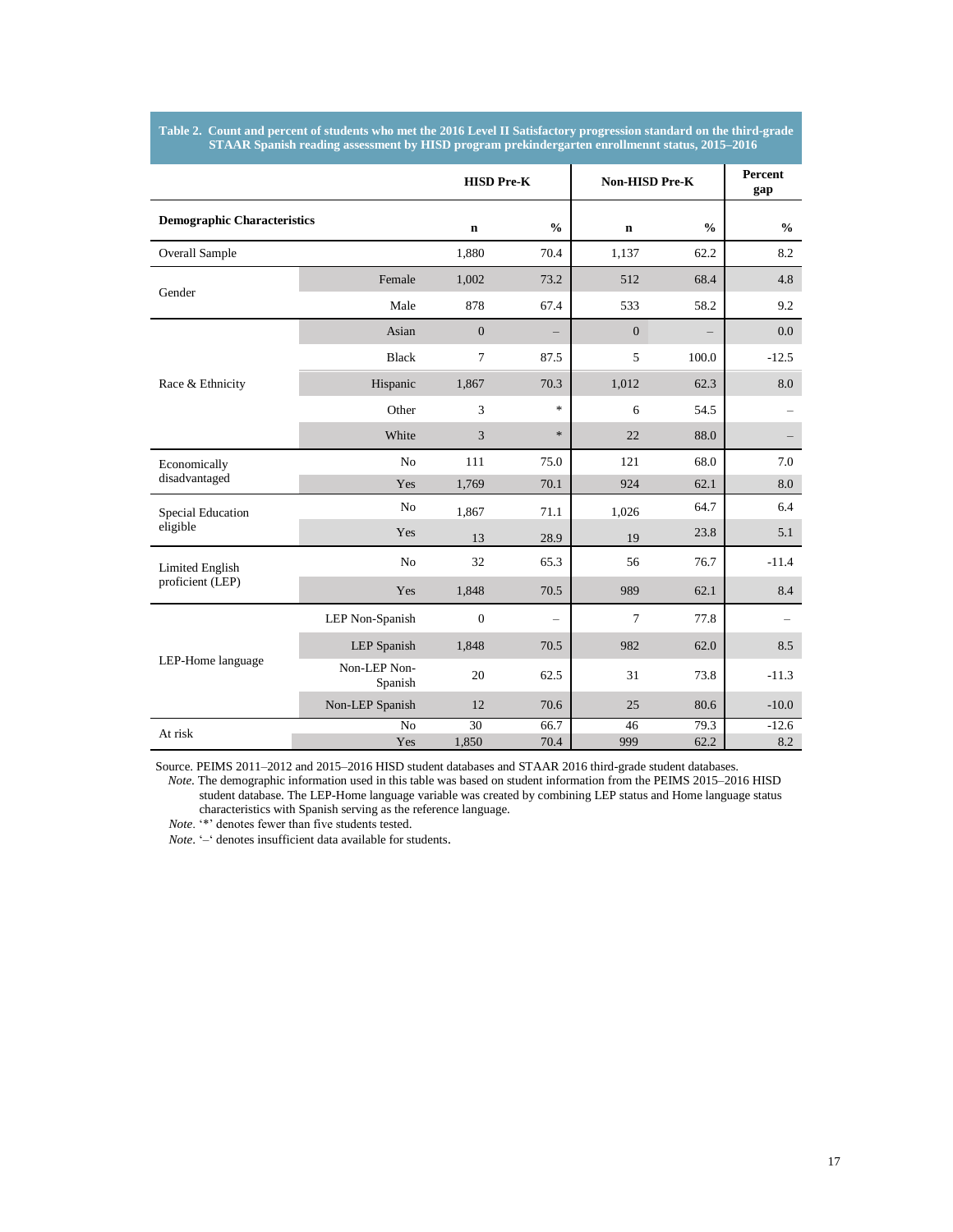|                                    |                     |             | <b>HISD Pre-K</b> |             | Non-HISD Pre-K | Percent<br>gap |
|------------------------------------|---------------------|-------------|-------------------|-------------|----------------|----------------|
| <b>Demographic characteristics</b> |                     | $\mathbf n$ | $\frac{0}{0}$     | $\mathbf n$ | $\frac{0}{0}$  | $\frac{0}{0}$  |
| Overall sample                     |                     | 4,489       | 72.3              | 4,745       | 66.1           | 6.2            |
| Gender                             | Female              | 2,328       | 71.5              | 2,159       | 67.7           | 3.8            |
|                                    | Male                | 2,161       | 73.2              | 2,328       | 67.7           | 5.5            |
|                                    | Asian               | 148         | 98.7              | 410         | 96.9           | 1.8            |
|                                    | <b>Black</b>        | 1,015       | 58.9              | 1,173       | 52.8           | 6.1            |
| Race & Ethnicity                   | Hispanic            | 3,131       | 76.4              | 1,795       | 64.7           | 11.7           |
|                                    | Other               | 35          | 71.4              | 134         | 87.6           | $-16.2$        |
|                                    | White               | 160         | 84.2              | $\Omega$    |                | 84.2           |
| Economically                       | N <sub>o</sub>      | 760         | 81.2              | 2,028       | 86.0           | $-4.8$         |
| disadvantaged                      | Yes                 | 3,729       | 70.7              | 2,459       | 57.6           | 13.1           |
| <b>Special Education</b>           | No                  | 4,425       | 73.2              | 4,319       | 69.6           | 3.6            |
| eligible                           | Yes                 | 64          | 38.6              | 168         | 39.5           | $-0.9$         |
| Limited English                    | N <sub>o</sub>      | 2,701       | 69.1              | 3,745       | 68.4           | 0.7            |
| Proficient (LEP)                   | Yes                 | 1,788       | 77.8              | 742         | 64.5           | 13.3           |
|                                    | LEP Non-Spanish     | 101         | 85.6              | 136         | 80.5           | 5.1            |
|                                    | LEP Spanish         | 1,687       | 77.4              | 606         | 61.8           | 15.6           |
| LEP-Home language                  | Non-LEP Non-Spanish | 2,390       | 67.1              | 3,551       | 68.2           | $-1.1$         |
|                                    | Non-LEP Spanish     | 311         | 89.1              | 194         | 72.1           | 17.0           |
| At risk                            | No                  | 2,636       | 69.6              | 3,370       | 73.5           | $-3.9$         |
|                                    | Yes                 | 1,853       | 76.4              | 1,117       | 54.7           | 21.7           |

#### **Table 3. Count and percent of students who met the 2016 Level II Satisfactory progression standard on the third-grade STAAR English mathematics assessment by HISD program prekindergarten enrolment status, 2015–2016**

Source. PEIMS 2011–2012 and 2015–2016 HISD student databases and STAAR 2016 third-grade student databases.

 *Note*. The demographic information used in this table was based on student information from the PEIMS 2015–2016 HISD student database. The LEP-Home language variable was created by combining LEP status and Home language status characteristics with Spanish serving as the reference language.

 *Note*. '\*' denotes fewer than five students tested.